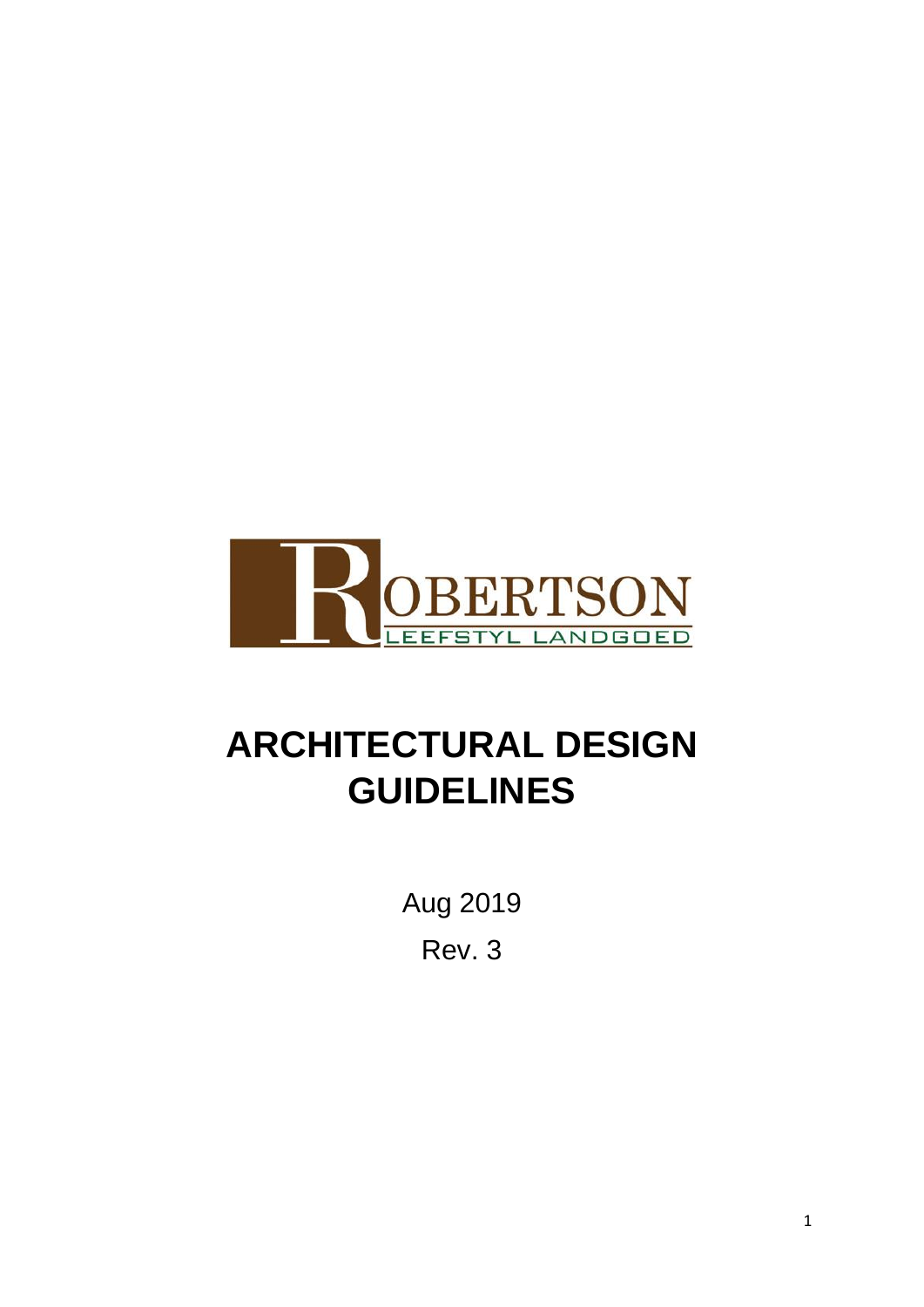| <b>INDEX</b>                                                                                                                                                                                                                                                   | $\overline{2}$                                           |
|----------------------------------------------------------------------------------------------------------------------------------------------------------------------------------------------------------------------------------------------------------------|----------------------------------------------------------|
| <b>ARCHITECTURAL DESIGN GUIDELINES</b>                                                                                                                                                                                                                         | $\overline{4}$                                           |
| <b>ARCHITECTURAL CONTEXT</b>                                                                                                                                                                                                                                   | $\overline{4}$                                           |
| <b>ENVIRONMENTAL CONTEXT</b>                                                                                                                                                                                                                                   | $\overline{4}$                                           |
| PROJECT PHILOSOPHY                                                                                                                                                                                                                                             | $\overline{4}$                                           |
| <b>MIXED LIVING</b>                                                                                                                                                                                                                                            | 5                                                        |
| <b>ARCHITECTURAL FORM GUIDELINES</b>                                                                                                                                                                                                                           | $\overline{7}$                                           |
| A. ARCHITECTURAL CONTROL STRUCTURES AND POLICIES<br><b>B. THE DESIGN STRATEGY</b><br>C. ARCHITECTURAL FORM GUIDELINES                                                                                                                                          | 8<br>12<br>15                                            |
| ARCHITECTURAL CONTROL STRUCTURES AND POLICIES                                                                                                                                                                                                                  |                                                          |
| 1. INTRODUCTION<br>2. THE DESIGN REVIEW PROCESS<br>3. FOUNDATION DESIGN PROCESS<br>4. THE ROLE OF THE MASTER HOMEOWNERS ASSOCIATION (MHOA)<br>5. THE CONSTRUCTION PROCESS                                                                                      | 8<br>9<br>10<br>11<br>11                                 |
| THE DESIGN STATEGY                                                                                                                                                                                                                                             |                                                          |
| 1. ARCHITECTURAL STRATEGY<br>2. PLANTING STRATEGY<br>3. BUILDING STATEGY<br>4. PRINCIPLE DESIGN CRITERIA<br>4.1 ARTICULATED STRUCTURES<br>4.2 COURTYARDS<br>4.3 ENCLOSURES<br>4.4 PRIVACY<br>4.5 ARCHITECTURAL RESTRICTIONS                                    | 12<br>12<br>13<br>13<br>13<br>14<br>14<br>14<br>14       |
| <b>ARCHITECTURAL FORM GUIDELINES</b>                                                                                                                                                                                                                           |                                                          |
| 1. BUILDING FORM<br>1.1 COVERAGE AND BUILDING LINES<br>1.2 BUILDING FOOTPRINTS<br>1.3 HEIGHT RESTRICTIONS<br>2. BUILDING ELEMENTS AND MATERIALS<br><b>ROOFS</b><br>2.1<br>2.2 ROOF MATERIALS<br>2.3 WALLS<br>2.4 WINDOWS AND DOORS<br>2.5 SHUTTERS AND SCREENS | 14<br>14<br>14<br>15<br>16<br>16<br>16<br>17<br>18<br>18 |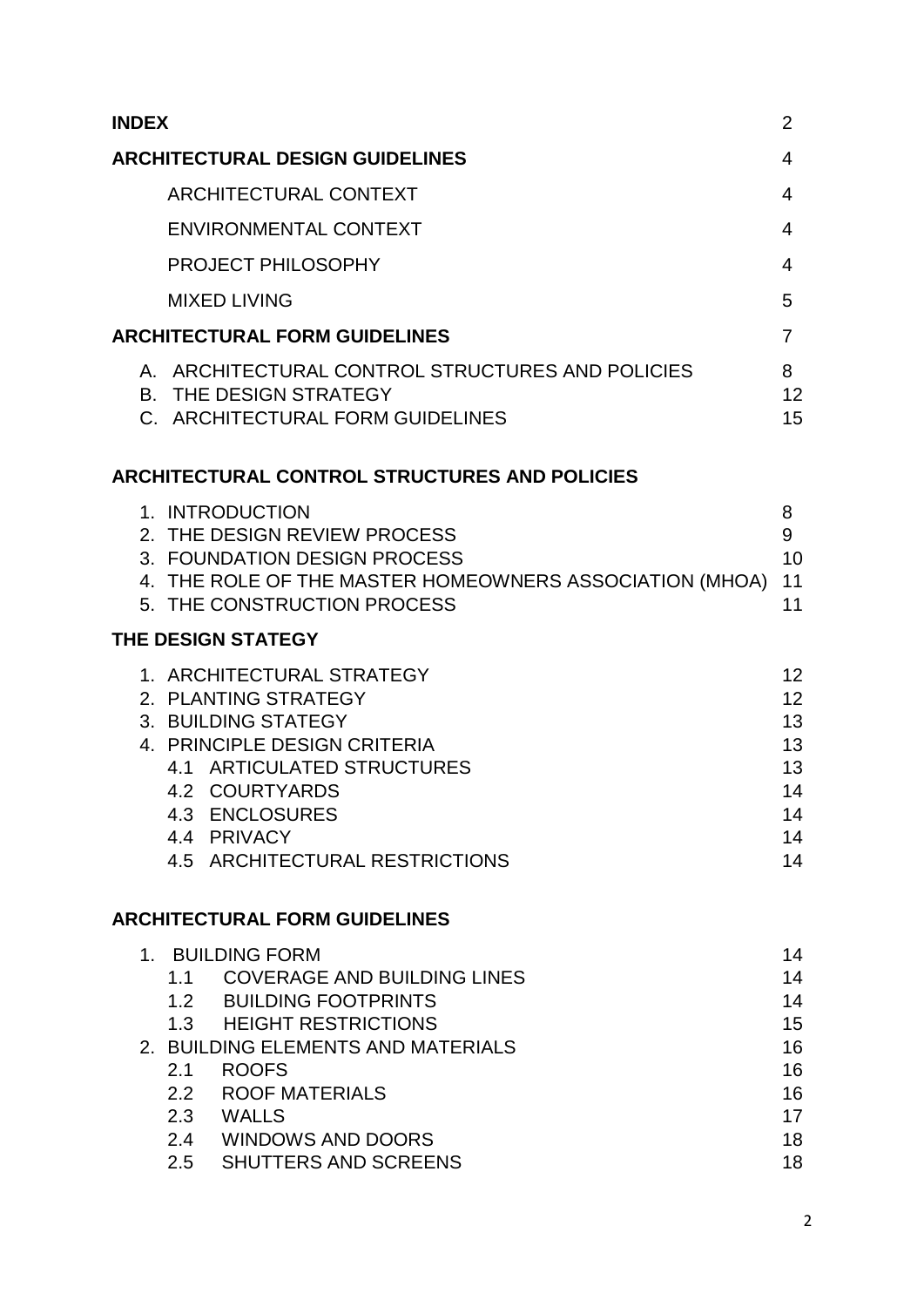| 2.6 | PATIOS, PERGOLAS, VERANDAS AND BALLUSTRADES                  | 18 |
|-----|--------------------------------------------------------------|----|
| 2.7 | <b>GARAGES, CARPORTS AND OUTBUILDINGS</b>                    | 19 |
|     | 2.8 SWIMMING POOLS                                           | 20 |
| 2.9 | COURTYARD ENCLOSURES (including yards and pet enclosures) 20 |    |
|     | 2.10 HARDSCAPING                                             | 21 |
|     | 2.11 SOFTSCAPING, ROAD VERGE PLANTING, ETC                   | 21 |
|     | 2.12 SIGNAGE, STREET FURNITURE & EXTERNAL LIGHTING           | 21 |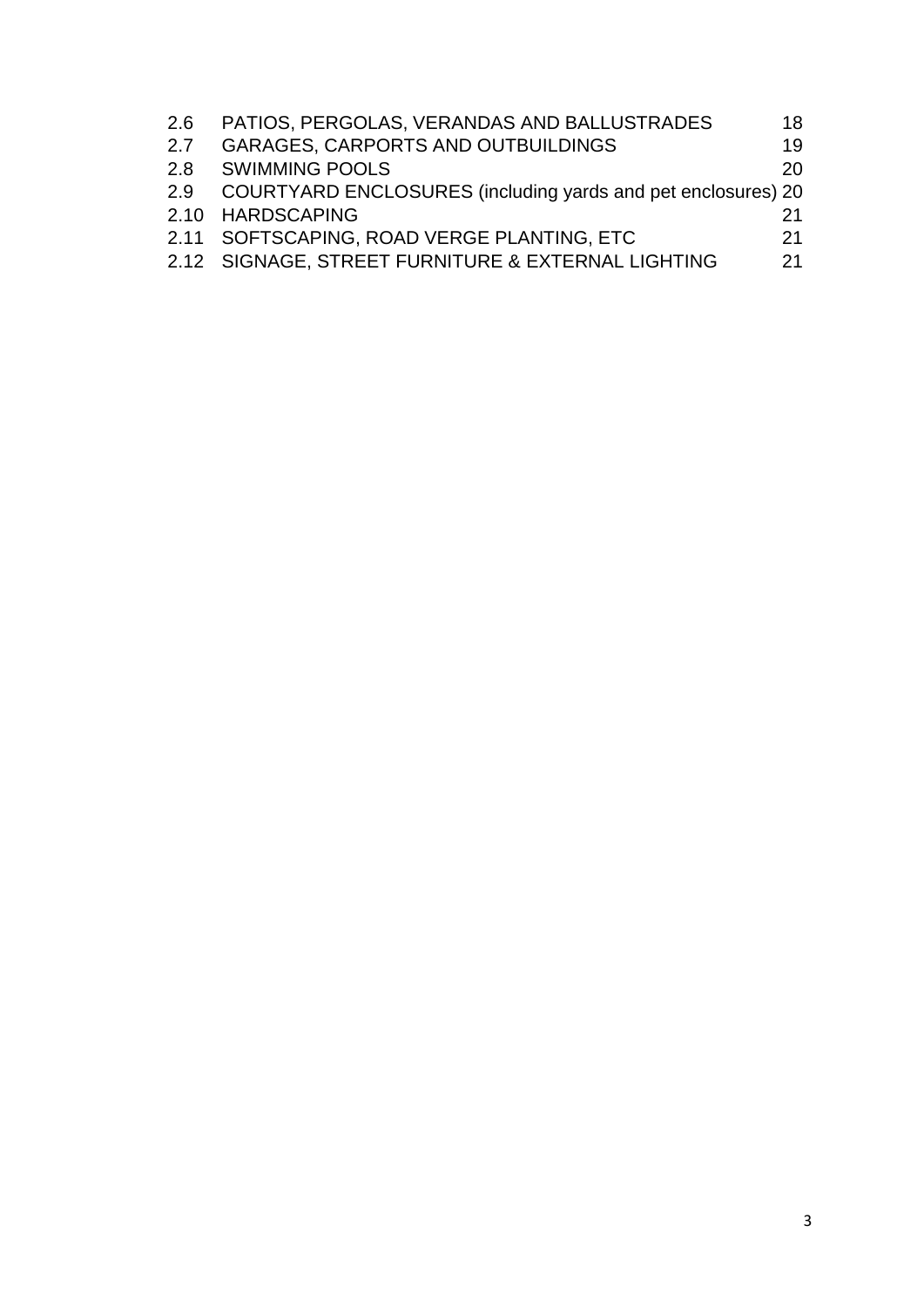# **ARCHITECTURAL DESIGN GUIDELINES**

# **ARCHITECTURAL CONTEXT**

The Architectural Language of Robertson Lifestyle estate Development is derived from the rural architectural heritage, modified and modernized to accommodate the needs of an African "mixed living" development set in an open environment. Selected architectural elements of the rural vernacular are combined with a contemporary design, with modern materials, building and construction techniques, with a variety of guidelines and constraints, to produce a continuity of the appearance while allowing an acceptable degree of individual choice.

The purpose of this document is to determine and steer the style of the project. Each development will be designed with the unique style parameters and individual client's needs.

The accepted rural vernacular is typified by certain visible elements. Prominent among these are corrugated sheet metal. Neutral colours with contrasting elements form the colour palette.

# **ENVIRONMENTAL CONTEXT**

The historical background of the Town of Robertson combines African heritage with Dutch, French and English culture with colonial, agricultural, exquisite nature and manicured gardens. This development combines the histories of Robertson with the needs of young and old with a growing community.

Robertson is part of the Bonnievale/Ashton/Montagu winelands area, known for it's wine, dairy products and thoroughbred horses. The economy is agriculturally based and products from this are of a high standard.

The climate of the Breede River Valley is warm and dry during the summer with winds primarily South East. The winter climate is mild and wet with rain winds from the North West.

The challenge to the estate is to reflect and preserve the best of the Robertson's historical and natural elements, while moving forward to establish a unique, relevant and appealing integrated environment which will stand the test of time. This environment must successfully integrate middle to upmarket living opportunities for young and old, leisure, public and commercial activity.

# **PROJECT PHILOSOPHY**

The overall Master Layout Plan, complemented by these Architectural Design Guidelines, seeks to establish an interdependence and co-existence between the buildings, structures, inhabitants, new plantings and existing environment, in order to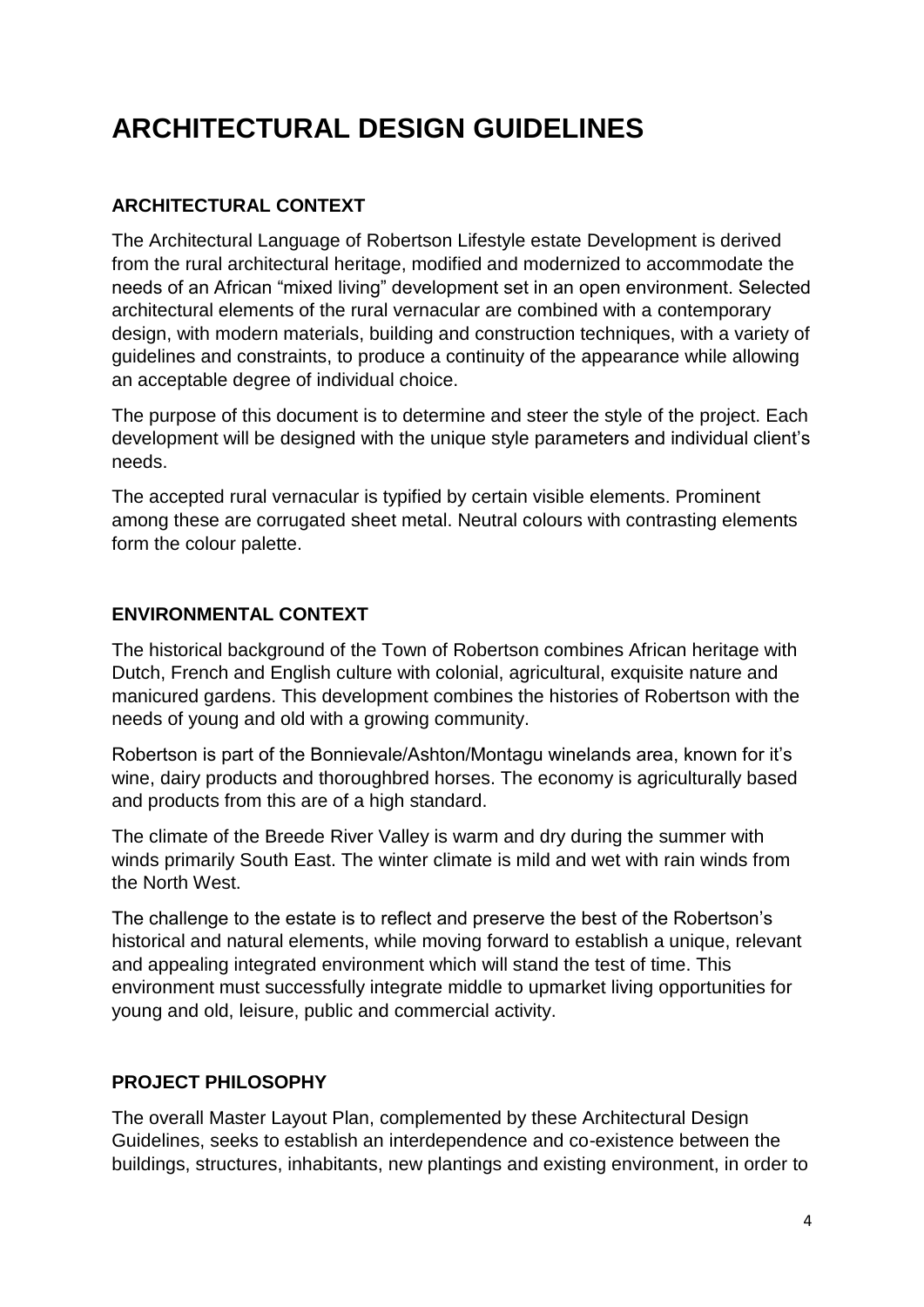create a consistent whole at one with nature. Landscape and buildings are viewed as being necessarily continuous, and buildings must be designed to blur the boundaries between inside and outside, between court and garden, between garden and parkland or agricultural surrounds.

#### **MIXED LIVING**

The **mixed living concept** comprises a mixture of different lifestyles within the boundaries of the site. The opportunity to accommodate old and young (people in their different life cycle stages) on one site was born.

In the conceptualizing process the following entities were envisaged: Private open spaces, independent living, single residential, commercial, flats, medical centre, a church, club house, walkways/jogging routes, parking, access control at the main entrances and roads. Special emphasis was placed on a high level of security and easy flow of traffic and pedestrians in a green and peaceful environment.

The Robertson Lifestyle estate is situated in the heart of the Breede River Winelands District. The project is a mixed living lifestyle development and consists of the following:

The site is approximately 16,702 ha in size.

The site is divided into eleven different entities, namely:

- 1. Private Open Spaces
- 2. Independent living
- 3. Single Residential
- 4. Flats
- 5. Medical centre (Carewell)
- 6. Commercial
- 7. Club house
- 8. Church
- 9. Walkways
- 10. Parking
- 11. Roads

#### **GENERAL**

#### **ROBERTSON PRIVATE HOSPITAL**

The Hospital will consist of a sub-acute and day hospital with all necessary supportive services, kitchen, physiotherapist rooms, consultation/doctor's rooms and administrative offices. 70 assisted living/sectional title apartments will be provided adjacent to the hospital along with a clubhouse for Independent living residents.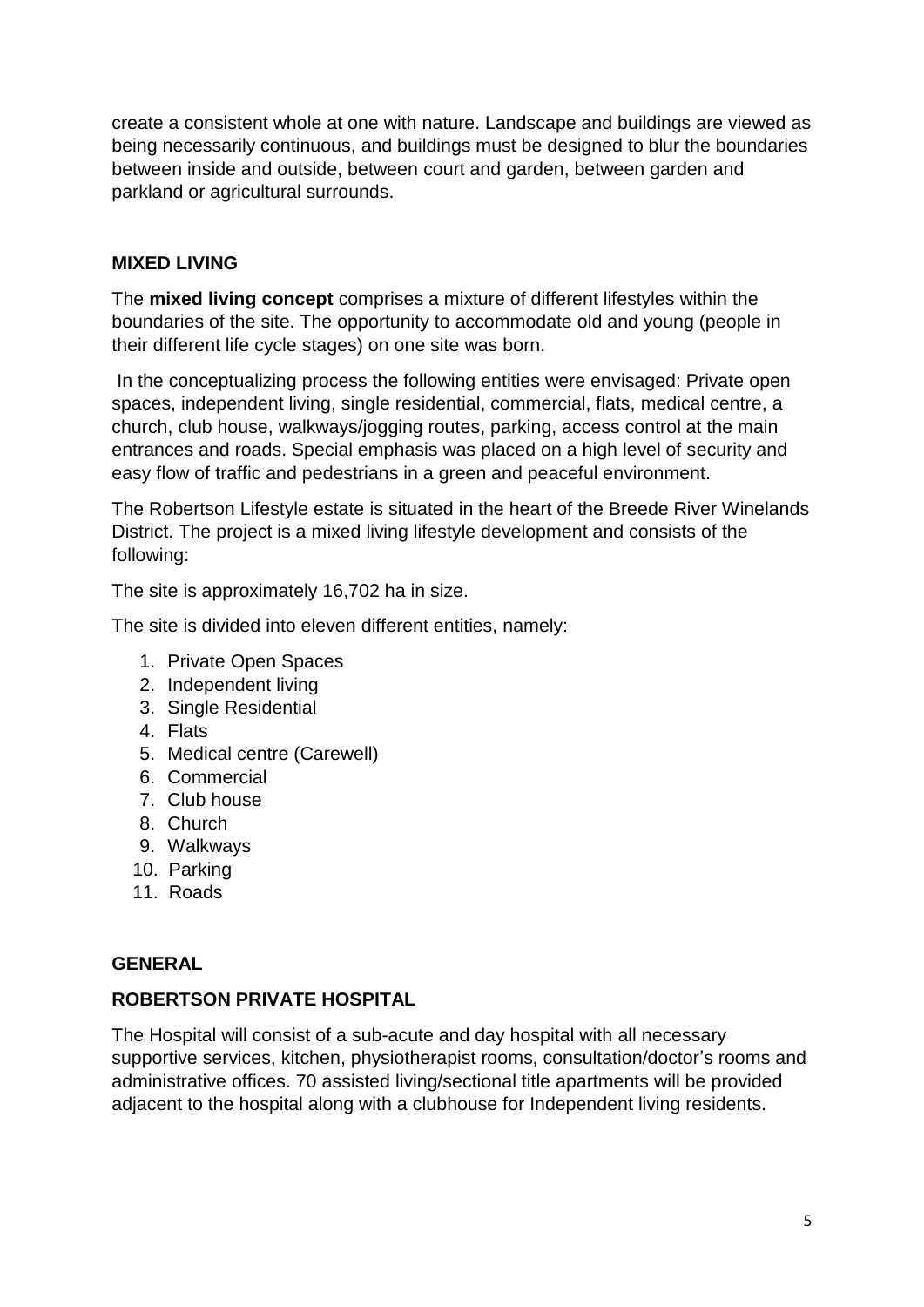# **INDEPENDENT LIVING – GROUP HOUSING**

Within walking distance from the Square and Hospital a group housing complex consisting of 83 'lock- up- and-go' units, each with access control and own title deed. The units are sold on a plot and plan basis with 4 designs concept to choose from.

#### **SINGLE RESIDENTIAL UNITS**

42 Single Residential Dwellings are situated in the eastern sectors. The specific town planning layout with cul-de-sacs, are to foster the creation of small 'communities.' The cul-de-sac lay-out and the absence of through traffic will reduce speeds and produce a safer and more restful residential environment. By linking up the cul-desacs, a green belt/jogging route through the residential area is established (away from the main traffic).

# **CHURCH**

Religion and the social gatherings of a community with a church/hall form an integral part of a 'mixed living' concept.

# **WALKWAYS AND LANDSCAPING**

The importance of well laid out walkways, sidewalks and paths (especially for the elderly), pedestrian crossings and lamp posts combined with ample trees and green belt landscaping will be an important feature to reduce resident's reliance on motorcars. The atmosphere thus created will be an extension existing already green town of Robertson.

# **ACCESS CONTROL**

Graded access control to the site through the Square will be done by card- nobody without a card will be allowed into the residential components.

Access control to the residential area will be controlled at a guard house at main entrances.

Access to the Hospital will be controlled by the Hospital.

#### **ELECTRONIC- AND COMMUNICATION TECHNOLOGY**

It is the intention to give each unit full access to the latest electronic- and communication technology and people with hearing or other disabilities are connected to a control room.

# **ARCHITECTURAL DESIGN GUIDELINES**

In order to promote and achieve the developer's and designer's objectives, this comprehensive set of ARCHITECTURAL DESIGN GUIDELINES has been prepared. The INTENTION is to allow diversity and individual expression whilst protecting the buyer's investment through application of a consistent DESIGN STRATEGY. The STRATEGY is based on PRINCIPLE DESIGN CRITERIA, which in turn are codified by the ARCHITECTURAL FORM GUIDELINES.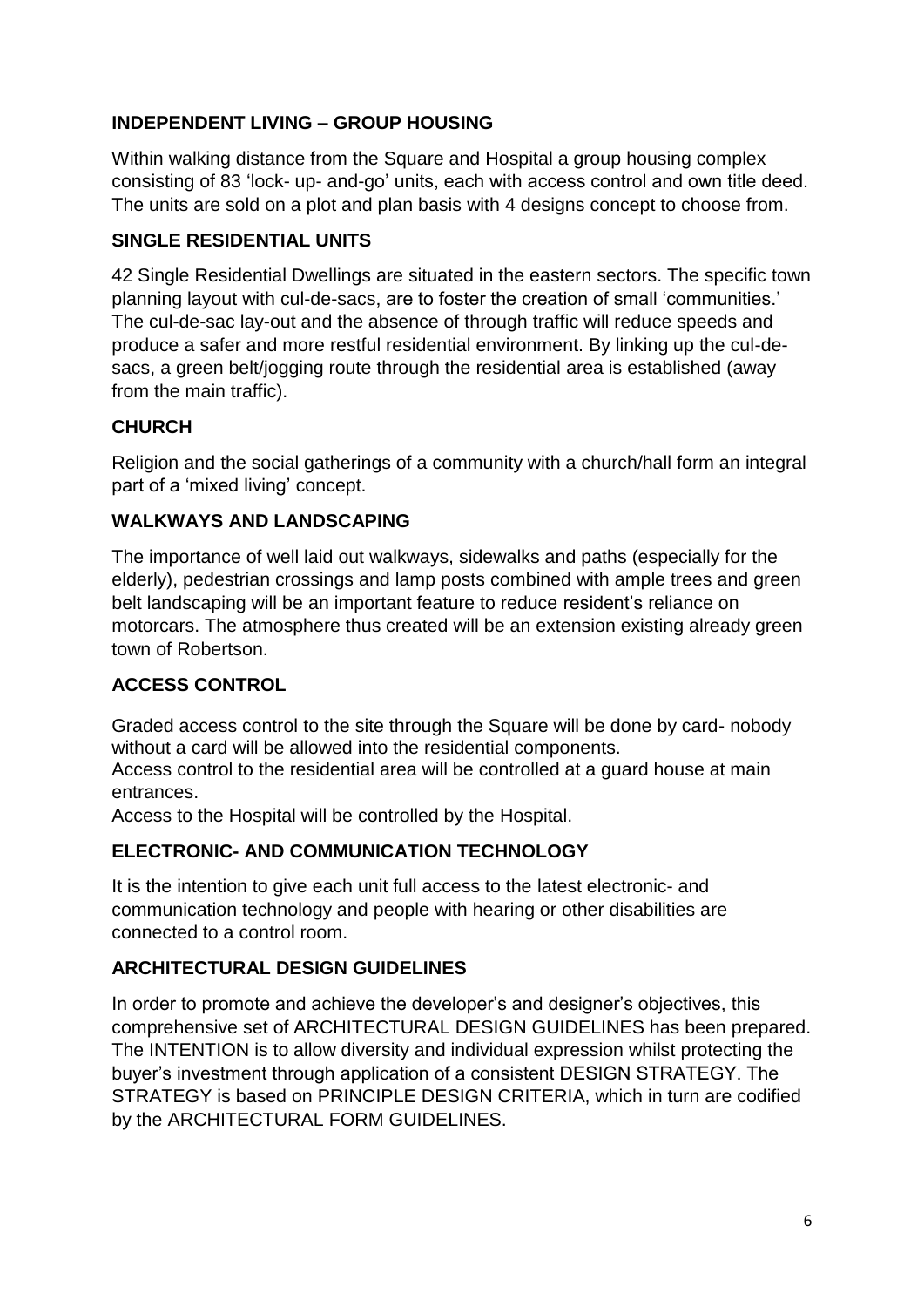The contents of this document will be enforced by the developer and An Architectural Review Committee (ARC) will be established from accredited architect, according to a process described hereunder.

The **ARCHITECTURAL FORM GUIDELINES** consist of the following:

# **A. ARCHITECTURAL CONTROL STRUCTURES AND POLICIES**

- Introduction
- The Design Review process
- The role of the Master Homeowners Association ("MHOA")

# **B. THE DESIGN STRATEGY**

- Architectural Strategy
- Planting Strategy
- Building Strategy
- Principle Design Criteria

# **C. ARCHITECTURAL FORM GUIDELINES**

- 1. Building Form
- 2. Building Elements and Materials

The guidelines follow hereunder.

Annexed to this document is a **BUILDING PERFORMANCE AGREEMENT** which contains rules and requirements relevant to property owners, professional teams, building contractors, subcontractors and suppliers involved in the construction of any building contractors. This contract will contain extracts from the estate Environmental Management Plan, **and the builder and property owner will be required to sign the agreement prior to commencement of construction.** Compliance with the agreement by any other entities involved in the construction will be the responsibility of the property owner and principal building contractor.

# **ARCHITECTURAL CONTROL STRUCTURES AND POLICIES**

# **1. INTRODUCTION**

- 1.1 The various design, building and maintenance guidelines and controls will be managed through structures established by the developer, Robertson Uitbreiding 9 (Pty) Ltd (RU9). These structures will include the Architectural Review Committee ("ARC"), HOA's for each village entity, and a Master HOA ("MHOA"). All these structures will be formally established, registered and properly constituted entities, adequately staffed and resourced to carry out their respective responsibilities.
- 1.2 The **ARCHITECTURAL REVIEW COMMITTEE (ARC)** will be appointed by the developer, Robertson Uitbreiding 9 (Pty) Ltd (RU9), at the launch of the project and will be maintained as a management structure as long as the developer and/or the MHOA require. Once the last house or building on the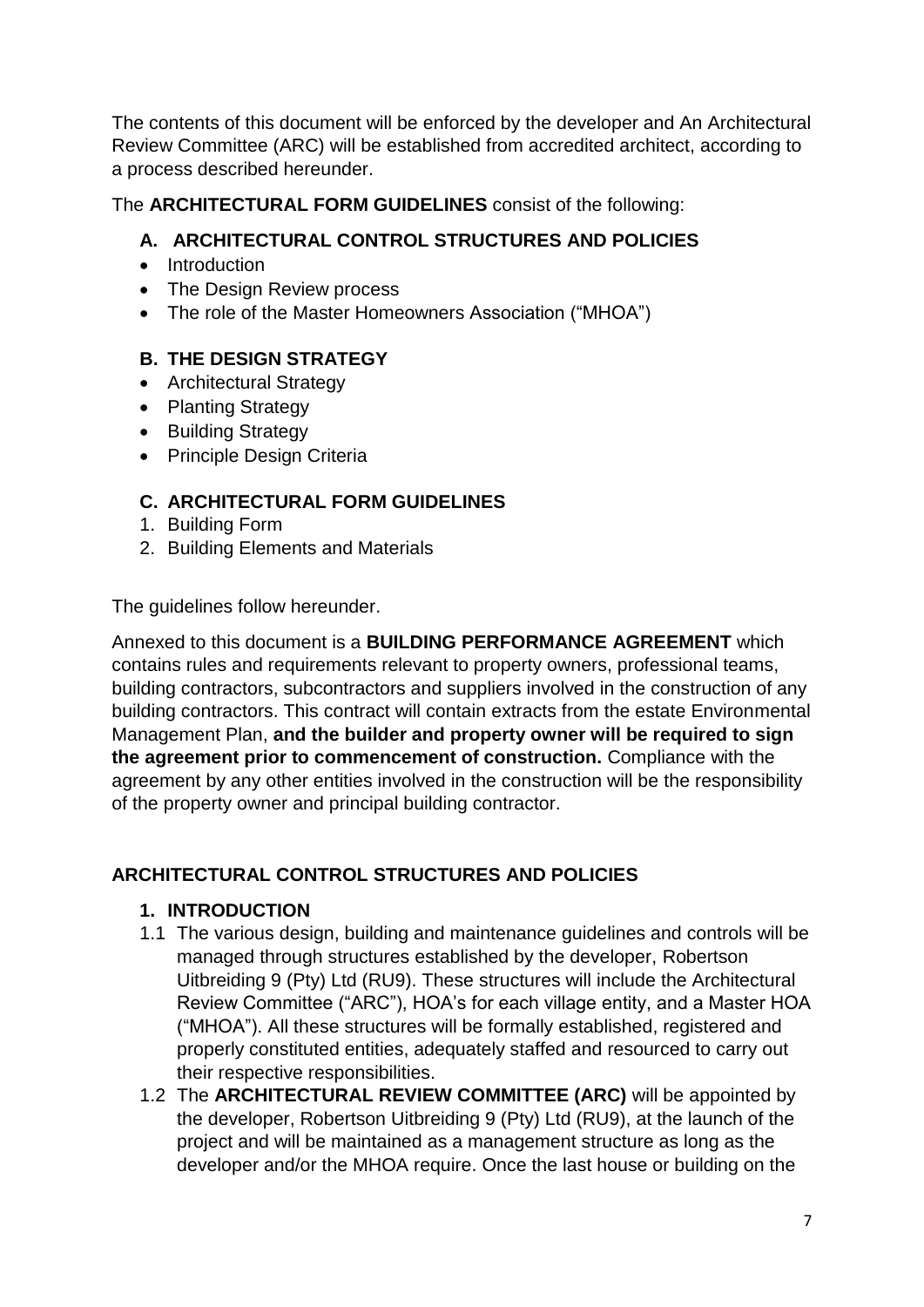estate has been completed, the ARC may be disbanded, and a suitable arrangement will be put in place to ensure that any additions, alterations or further building activity will remain within the architectural and environmental guidelines set out herein.

- 1.3 The ARC will comprise a representative of the developer, a representative of the MHOA, and the project architects.
- 1.4 Until the last building has been erected, the developer will have a controlling vote in all HOA structures and will if necessary intervene in the plan approval process, subject to the advice of the ARC, in order to ensure that the original intent of the architectural and environmental guidelines and controls is maintained.
- 1.5 The purpose of the ARC is to protect the long-term values of the properties of Robertson Lifestyle estate by acting as an "aesthetic and design watchdog". All plans will be submitted to the MHOA and will be referred to the ARC for approval and signature prior being approved by the MHOA for submission to the Municipality. See 2. DESIGN REVIEW PROCESS on page 4 below.
- 1.6 Property owners must obtain prior written approval from the ARC for:
	- 1.6.1 Erection of new buildings, walls, structures, swimming pools or Jacuzzi's, ponds, enclosures, signage, street furniture and external lighting – both external design and internal plans
	- 1.6.2 All alterations and additions
	- 1.6.3 External re-painting or re-coating of any exterior surfaces
	- 1.6.4 Hardscaping and soft scaping, including planting and maintenance programs.
- 1.7 The ARC will take a global view of what is best for the estate whilst balancing the individual requirements of property owners. All submissions will be treated on merit and the ARC will enter into discussions with all property owners before decisions or recommendations are made.
- 1.8 The ARC may deviate from the written guidelines in individual cases when it deems such deviation appropriate and will recommend approval of such deviations to the MHOA.
- 1.9 All new structures within the development, including additions or alterations, gatehouses, and other ancillary buildings, are subject to these guidelines and require approval from the appropriate structures.
- 1.10 Any intention to use a residence for home business purpose must be approved by the Estate structures and the Municipality.
- 1.11 All approvals referred to anywhere in this document must be secured in writing, and sufficient copies thereof must be lodged with the MHOA.
- 1.12 This document is to be read in conjunction with the relevant HOA/MHOA constitution and any regulations made there under.
- 1.13 This document does not take precedence over any statutory provisions.
- 1.14 **THE ARC evaluates and approves only the aesthetics of any sub mission and does not take any responsibility for any technical, health and safety standards, or for non-compliance with any**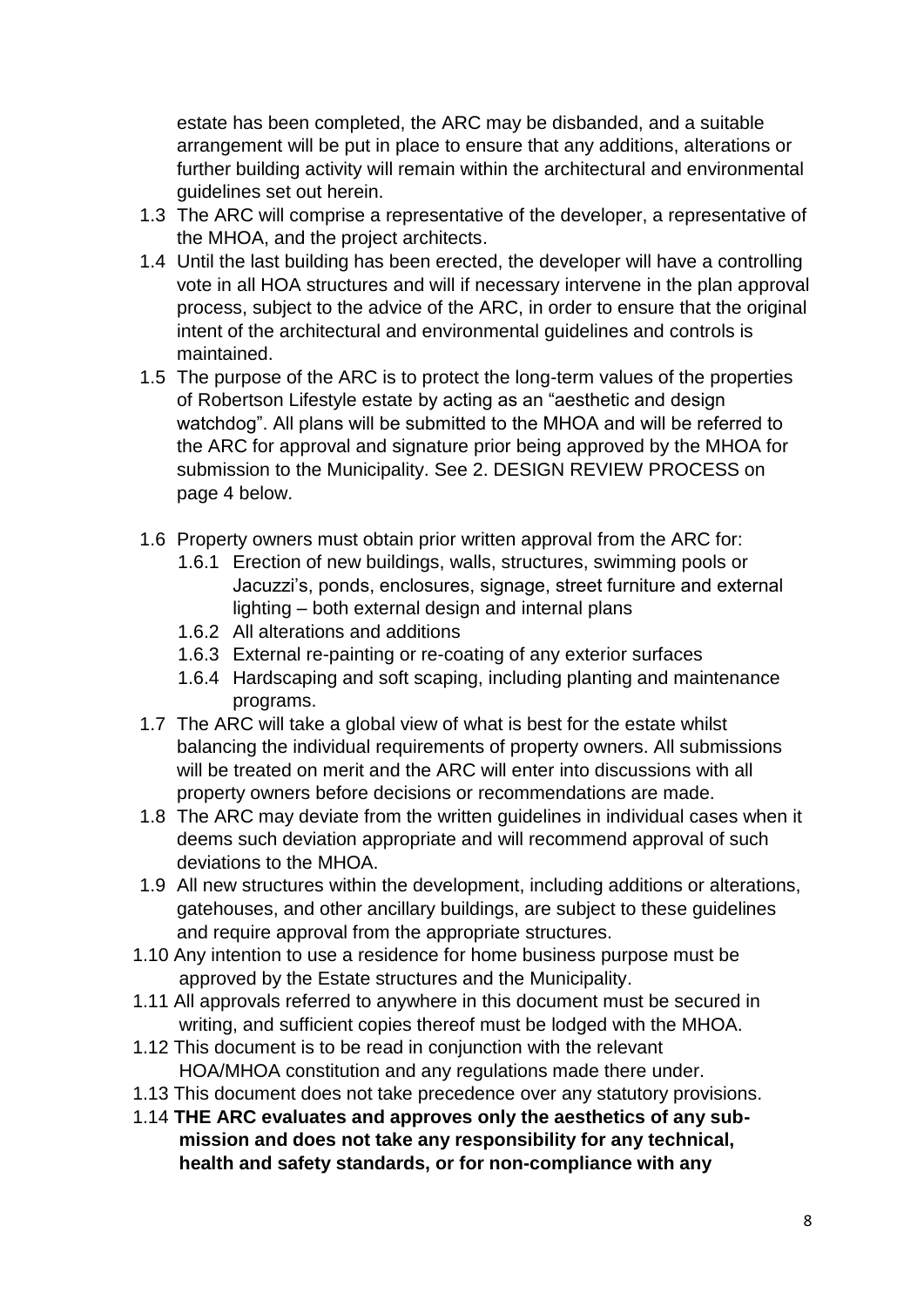**municipal or statutory requirements. However, the ARC will ensure that specifically foundation design has been signed off by an estate approved structural engineer with geotechnical input from an estate approved geotechnical input from an estate approved geotechnical engineer, as discussed in paragraph (3) below.**

#### **2. THE DESIGN REVIEW PRESS**

- 2.1 Only architects registered with the South African Council for Architects and approved by the ARC may submit designs for buildings on the estate.
- 2.2 Homeowners must appoint an architect for the full range and scope of their professional services. The only allowable exception to this rule is for the final phase of the architectural services. Should the architect not perform this phase, the homeowner must appoint an approved independent project manager to ensure that construction companies with all approved design requirements and any other estate requirements as laid down by the developer, ARC, HOA, MHOA or local authority. The building contractor or his agent will not be accepted as project managers.
- 2.3 Architects/designers can obtain documentation and site plans from the ARC or the relevant HOA, MHOA.
- 2.4 Plans for the ARC scrutiny must reach the principal architect as advised from time-to-time, or the MHOA at least two weeks in advance of the relevant ARC meeting.
- 2.5 Two copies of Sketch Plans, together with a brief specification, must be submitted to the ARC for final approval, together with a Sketch Plan Scrutiny Fee.
- 2.6 One stamped and signed copy will be returned to the property owner after scrutiny, together with comments.
- 2.7 Two copies of Working Drawing containing required revisions to be submitted to the ARC for final approval, together with a Working Drawing Scrutiny Fee.
- 2.8 One stamped and signed copy will be returned to the property owner after any further necessary revisions have been agreed to and made, for submission with additional required copies to the Municipality.
- 2.9 The municipality will not approve the plans unless they have a current copy signed by the MHOA or ARC, together with attached documentation as required from time to time, including a checklist signed by the owner, principal architect, ARC and developer/MHOA and a letter from the MHOA/VHOA regarding any wavers to normal development provisions such as building lines etc.
- 2.10 Any comments or requirements from the Municipality must be referred by the owner to the ARC for their comments and approval prior to re- Submission to the Municipality for the final approval.
- 2.11 Once the building plans have been approved by both the ARC and the municipality, the owner is responsible for distribution of approved and signed copies to the MHOA, building contractor, principal architect, etc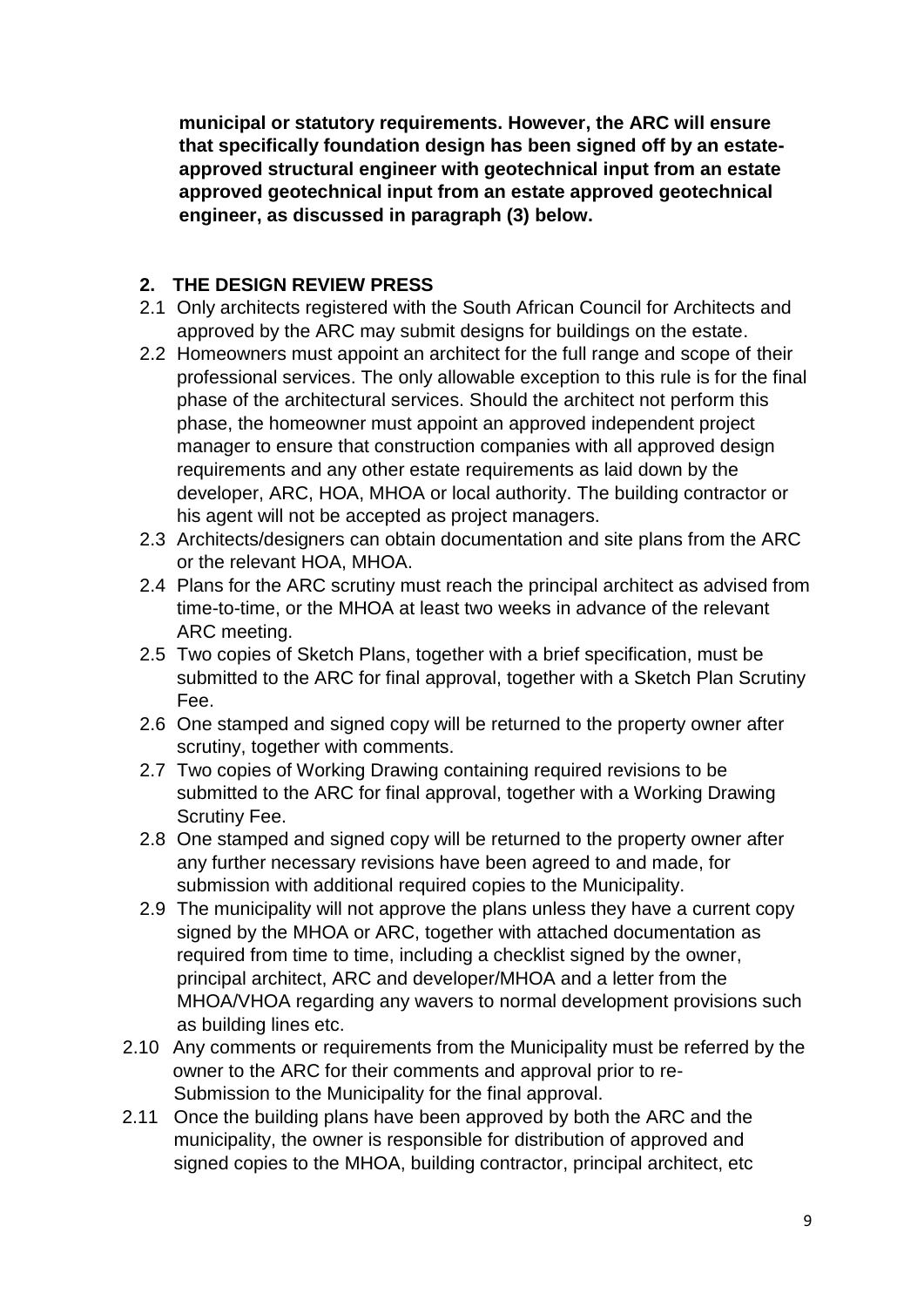as required.

- 2.12 Approvals by the ARC lapse after 6 months. If the plans have not been submitted to the Municipality within this time, they must be re submitted to the ARC for re-approval, together with an explanation for the delay and a fresh scrutiny fee.
- 2.13 Construction of all approved plans must commence within the required time as stipulated in the approval process.
- 2.14 The architect or an independent project manager appointed by the property owner must ensure that no deviations or variations to the approved plans are constructed without prior approval of the ARC. Any such deviations or variations will be the subject to penalties or remedial action as determined by the ARC/developer/MHOA.

# **3. FOUNDATION DESIGN PROCESS**

- 3.1 The development is established on terrain which does not vary much in soil and founding conditions, however geotechnical investigations carried out by the developer to date have shown that the foundation conditions at Robertson Lifestyle Estate are generally normal conditions. This consistent with founding conditions encountered elsewhere in Robertson.
- 3.2 Consequently, it is not possible to predict the best foundation solution for each plot on the development. The design of suitable foundations needs to consider both ground conditions of the particular building site and the structural layout of the house. It must be noted that due to normal founding conditions, damage to the house superstructure during its lifetime may be avoided or minimized only if adequate foundation design is adhered to.
- 3.3 Property owners will therefore need to demonstrate to the ARC that that the following process has been followed in arriving at a suitable design for their home:
	- 3.3.1 The homeowner must appoint the recommend geotechnical engineering consultancy for their development to carry out a plot specific geotechnical investigation for each plot developed, which must include:
	- 3.3.1.1 two trial pits excavated on opposite sides of the proposed house footprint
	- 3.3.1.2 two foundation indicator laboratory tests
	- 3.3.1.3 four dynamic cone penetrometer tests
	- 3.3.2 The information from these tests must be evaluated by the geotechnical engineer who must prepare a report giving foundation design recommendations to a registered and ARC approved structural engineer, who must design accordingly, and sign off on the foundation details shown in the final working drawings.
	- 3.3.3 The foundation design can only be undertaken by a structural Engineer experienced in the design of the foundations in similar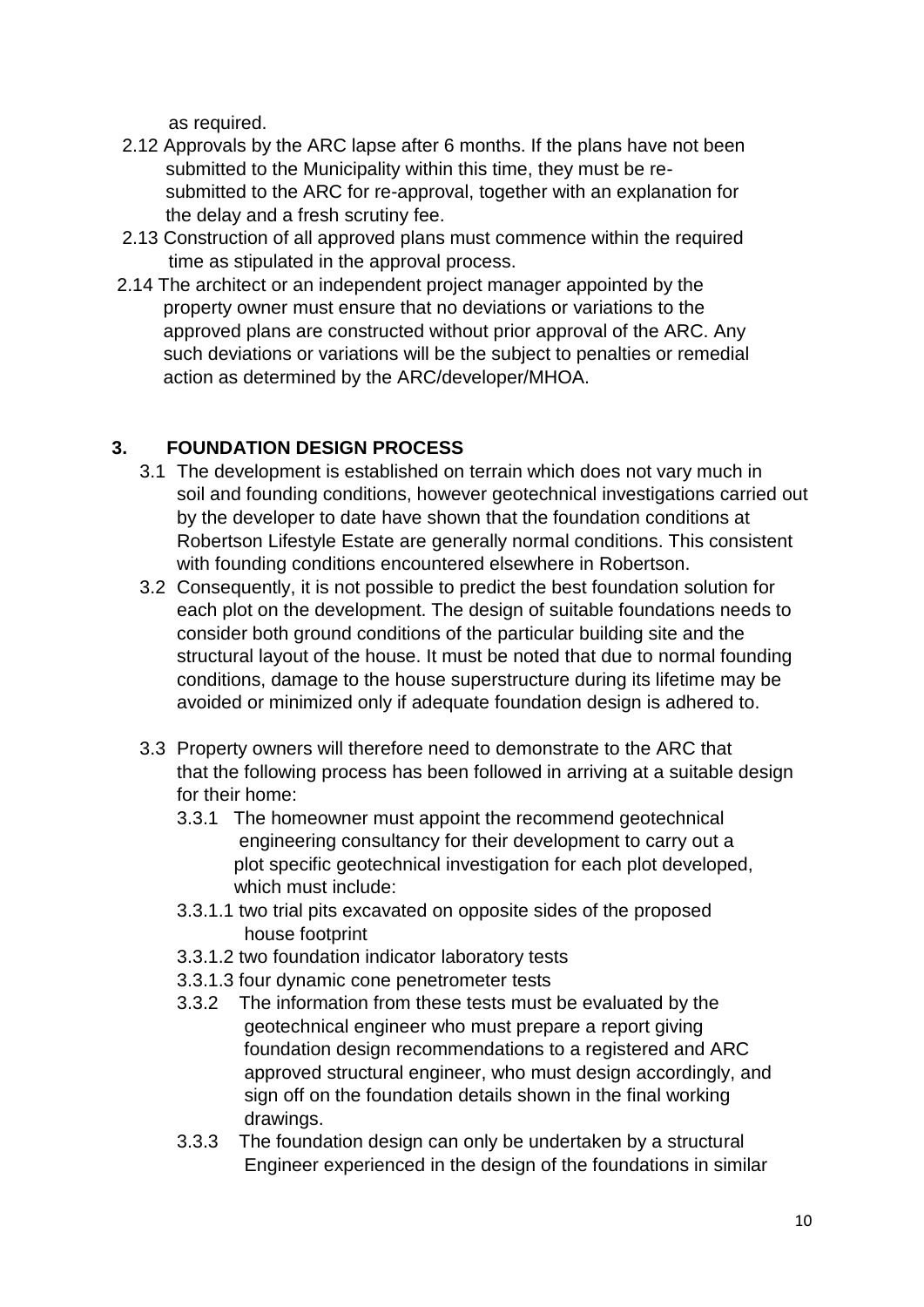poor ground conditions. The design of retaining walls, cuts and fills, and drainage/water control on the property must also be covered in the scope of the engineers' appointment. The ARC will recommend accredited structural engineers for this Purpose.

- 3.4 If the above procedures are followed, the selection and design of the most suitable foundation and retaining systems for the particular plot can be obtained, in order to minimize the potential of any structural defects during the lifetime of the structure.
- 3.5 It is important that storm water runoff and water management on the site, be managed as recommended by the above engineers.

# **4. THE ROLE OF THE MASTER HOMEOWNERS ASSOSIATION (MHOA)**

- 4.1 The purpose of the MHOA in terms of its role in the architectural and environmental management process, is to provide a regulatory and control function in support of the developer, for all development within the development, for the benefit and best interests of the estate community, wider community, and the Local Authority.
- 4.2 The MHOA will, with the final approval of the developer while that constraint is in place, determine the working hours and conditions that will apply to all building activity.
- 4.3 The MHOA may, subject to the terms and conditions of its constitution, alter any part or requirement of these guidelines, and may at any time appoint or replace members of the ARC.
- 4.4 The MHOA will appoint an Estate Manager or other body to deal with any queries relating to the plan, design submission, and construction procedures.
- 4.5 The **BUILDING PERFORMANCE AGREEMENT** is an obligatory agreement which must be signed by the property owner, the building contractor, and a representative of the developer and/or the MHOA. This agreement will be enforced by the MHOA in order to administer the 'Building Performance Agreement Terms and Conditions 'and 'Design Guidelines' and to carry out all duties and responsibilities assigned to RU9 and/or MHOA.

#### **5. THE CONSTRUCTION PROCESS**

- 5.1 The construction of building, site works, and services shall be carried out In compliance with the latest revision of the 'Building Performance Agreement Terms and Conditions'.
- 5.2 Only building contractors approved by the ARC may be appointed by property owners to work on the estate. The owner must obtain prior written approval of the ARC for a building contractor not yet approved.
- 5.3 One copy of the RU9 and Municipal approved building plans must be Submitted to RU9/MHOA and one copy of is to be retained on site by the building contractor.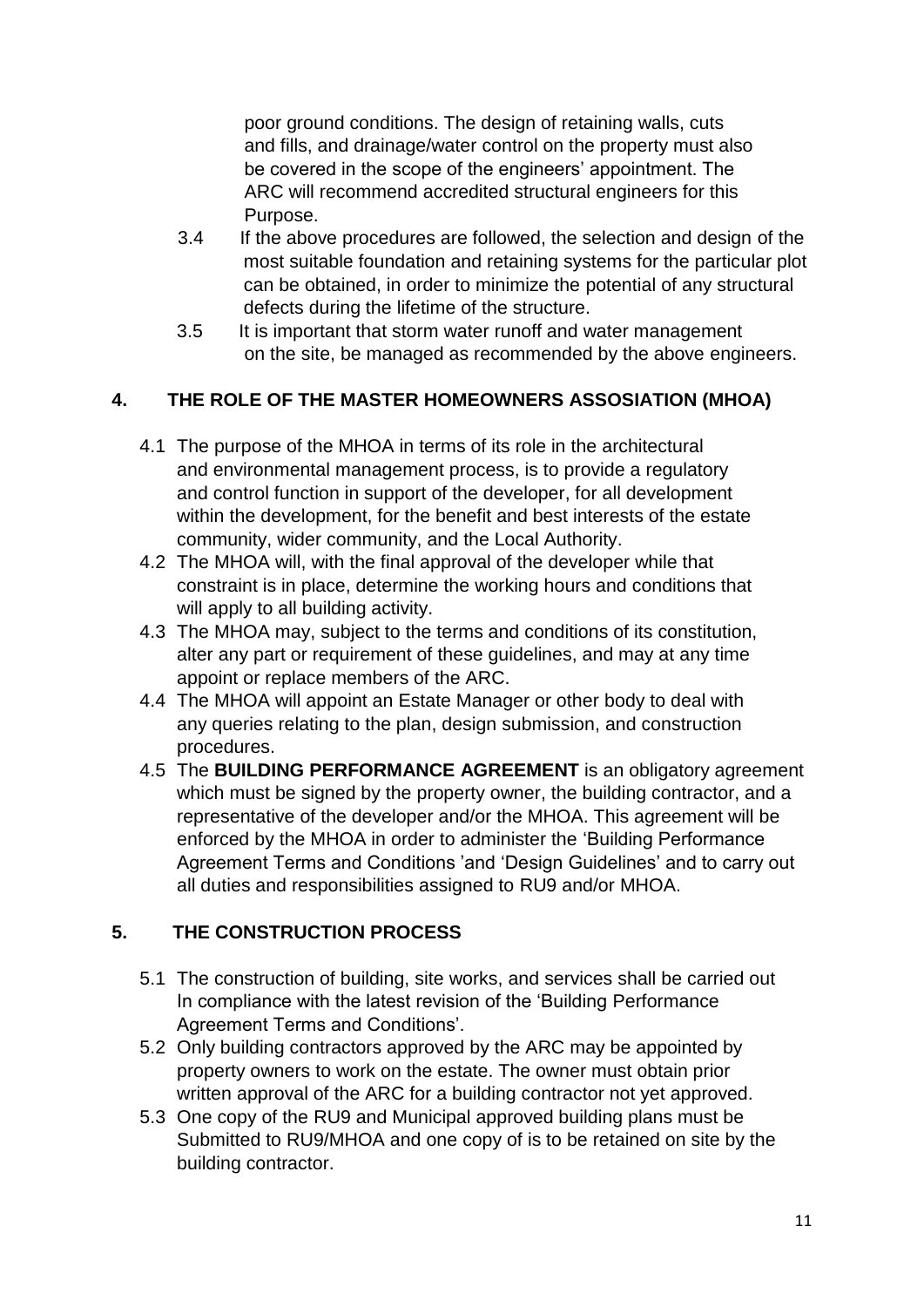- 5.4 Before construction can commence the building, contractor must action the steps set out in Clause 15.1 of the Building Performance Agreement Terms and Conditions, must apply for and obtain the RU9 Commerce Certificate.
- 5.5 Before the completed building can be occupied, the owner must apply for and obtain the RU9 Completion Certificate, in accordance the Building Performance Agreement Terms and Conditions.

# **THE DESIGN STRATEGY**

#### **1. ARCHITECTURAL STRATEGY**

The intention of the Architectural Strategy contained in these guidelines is to take serious cognizance of the architectural and environmental context of Robertson Lifestyle Estate, in order to create something unique to Robertson and the region. The developer's desire to embrace both the Town's history and its destiny in contributing to the establishment of a local architectural vernacular requires the avoidance of exotic styles or themes so prevalent current commercial and residential developments.

The proposed marketing of Robertson Lifestyle Estate properties to national and international investors, however, demands that the strategy achieve relevance to wider tastes and needs. In order to achieve this, accredited architects with a range of design philosophies from conservative to avant-garde, has been appointed to produce guidelines contained in this document. The architect, as part of ARC will be assembled while always seeking to maintain the integrity of the original intent and strategy.

The approach will be to guide the design process to achieve a continuity of style through controlling materials and building structure within a set of guidelines, rather than through a prescriptive theme or fixed design parameters.

It is anticipated that the differing design paradigms of the various approved architects, when integrated with these guidelines, will provide adequate scope for individual expression within an identifiable continuity of design.

# **2. PLANTING STRATEGY**

In commitment to protect, it is the objective of the planting strategy to sustain and enhance the biodiversity of the environment, and to provide Residents with an opportunity to live in harmony with nature as well as enjoying the open vistas and spaces.

In order to provide guidance and management with this strategy, a **Plant Palette and Landscaping Guideline** will be prepared and provided to each property owner on purchase of a stand in the development. Homeowners will be required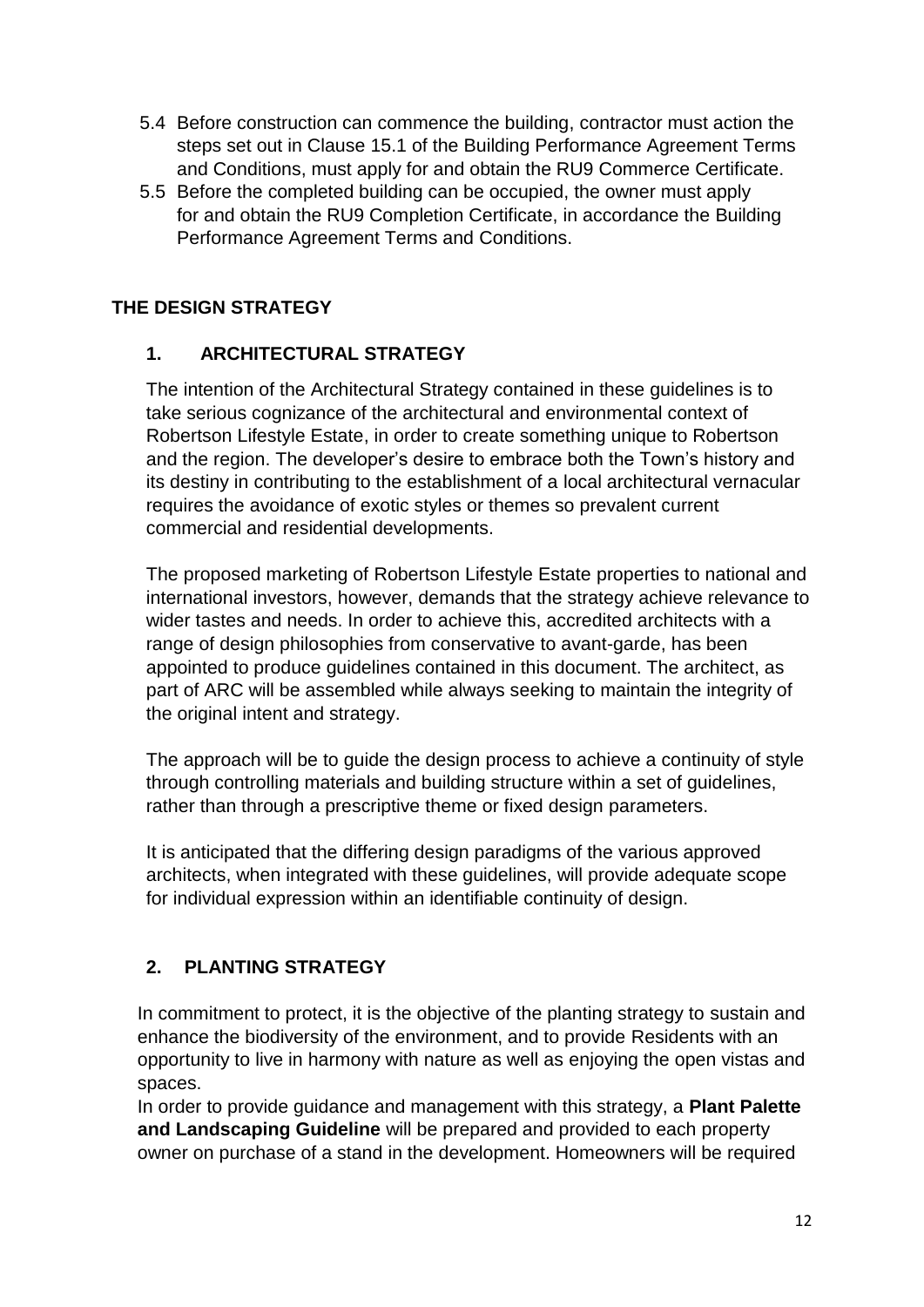to operate within these guidelines provided by these documents, and this will be enforced by the MHOA.

# **3. BUILDING STRATEGY**

Robertson Lifestyle Estate is located on a piece of ground sloping slightly towards the south. As described above, the objectives of both the Architectural and planting strategies are to integrate the residential components of the estate with the environment.

In order to achieve this, the Principle Design Criteria stated below will dictate design and building practices which will ensure that buildings fit into the characteristics of a site and its natural vegetation, rather than dominate either the site or the landscape. The practice of levelling a site flat for the purposes of creating a large monolithic residential structure will be avoided. Building will be required to articulate according to the shape of a site accommodating valuable trees and plantings. Building materials and roof profiles will be chosen to facilitate this strategy.

As far as possible building heights and positions will be regulated to ensure minimum interference with surrounding properties and their view.

# **4. PRINCIPLE DESIGN CRITERIA**

# **4.1 ARTICULATED STRUCTURES**

The design and construction of MONOLITHIC houses will be avoided. This will be achieved by the applying the following estimated floor areas and controls:

- Single residential structure will be 200m2
- Independent living housing structure will be 150m2
- The maximum size of any monolithic portion of a house will be 50% of overall footprint, unless site-specific constraints dictate otherwise, in which case the ARC will approve any deviation from this control.
- Roofs will consist of a series of interlinking single and double pitches, including where desirable, flat concrete roofs. No large block roof over the entire building will be permitted.
- No wall shall be longer than 10m without relief. Should the wall be longer, its line must be broken with recesses of at least 600mm in depth, or the wall must step in or out with a maximum dimension of 600mm.

# **4.2 COURTYARDS**

Depending on the size of the house, and subject to the approval of the MHOA and ARC, walled courtyards may be permitted outside of the building envelope to a maximum area of 20% of the remaining unbuilt erf area. Courtyard walls will be permitted on the site boundary.

# **4.3 ENCLOSURES**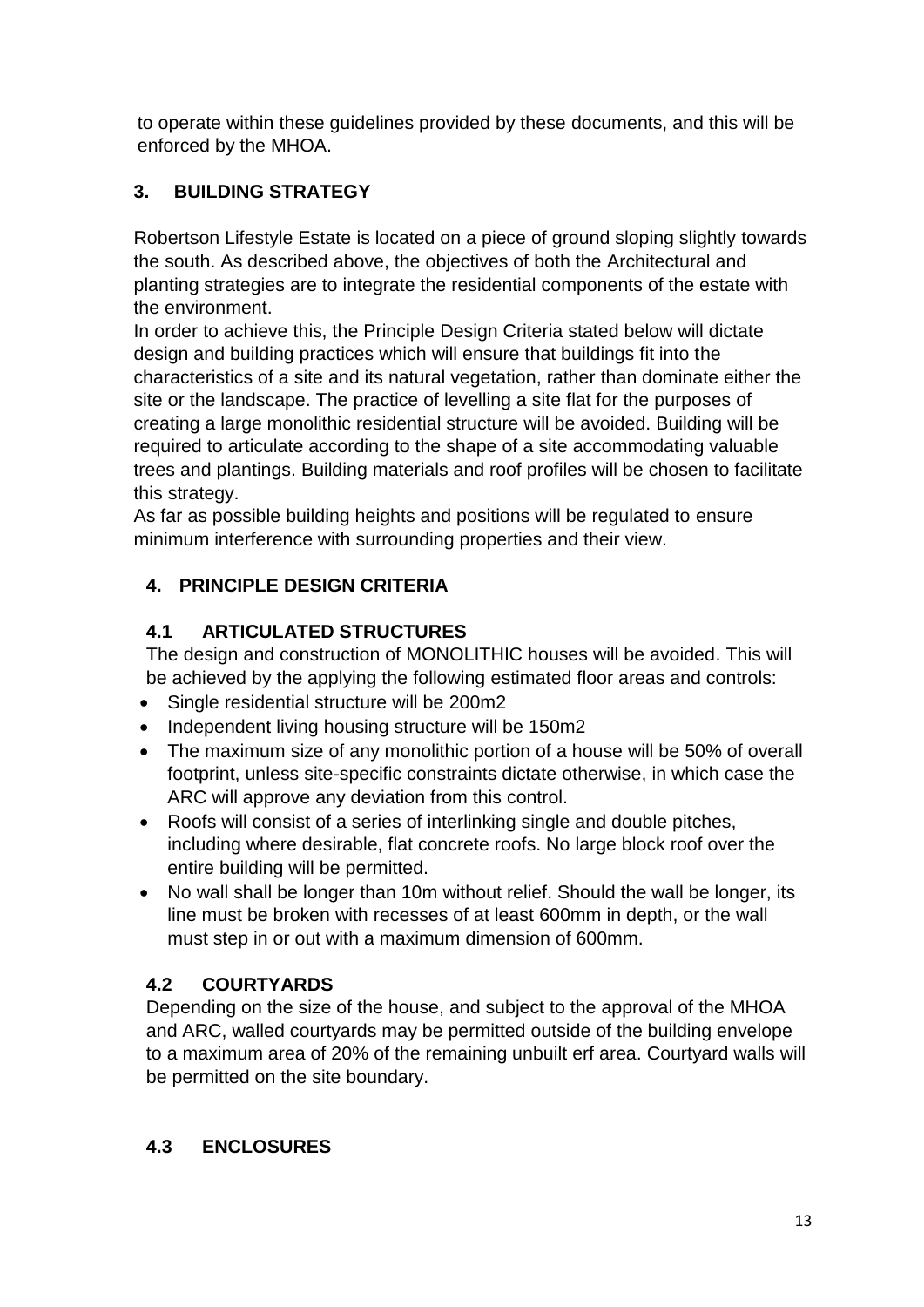Enclosures will be discouraged in order to achieve the desired integration of lifestyle and environment. Limited fences and/or walls may however be permitted on certain boundary lines for reasons of security, privacy or pet control, as approved from time to time by the ARC.

Low and unobtrusive "wall elements" may be permitted to demarcate street and house boundaries. Low stone or masonry garden walls may be used to integrate the house with the landscape. Maximum use will be made of plantings and natural materials to demarcate properties and provide screening.

# **4.4 PRIVACY**

Privacy may be achieved using structured planting, lattice screens, shutters, pergolas, stoeps, verandas, courtyards and any combination thereof.

# **4.5 ARCHITECTURAL RESTRICTIONS**

In order to facilitate the creation of a unique vernacular as described under Architectural Strategy above, individual architectural styles such as the following will not be allowed within the development:

- Cape Dutch
- Neo Victorian/Cape Cottage
- Spanish
- Moorish
- Edwardian
- Provencal/Tuscan
- Timber-frame
- Log-Cabin
- Thatched roofs
- Cape Cod
- "high-tech" or excessively "avant-garde"

The above list is obviously not exhaustive, and the MHOA and ARC will be charged with discression to adhere to this principle.

# **ARCHITECTURAL FORM GUIDELINES**

# **1. BUILDING FORM**

# **1.1 COVERAGE AND BUILDING LINES**

- 1.1.1 The following general coverage and building line parameters are generic. Individual erven may have specific parameters built into the title deeds, or ARC-applied conditions.
- 1.1.2 Coverage and FAR are generally 50% for residential and 25% for the Office Park. Pergolas, verandas or open stoeps, open car ports and courtyards are not included in the coverage.
- 1.1.3 Underground basements and garages are allowed and are not included in the coverage factor if they are entirely within the footprint of the house structure.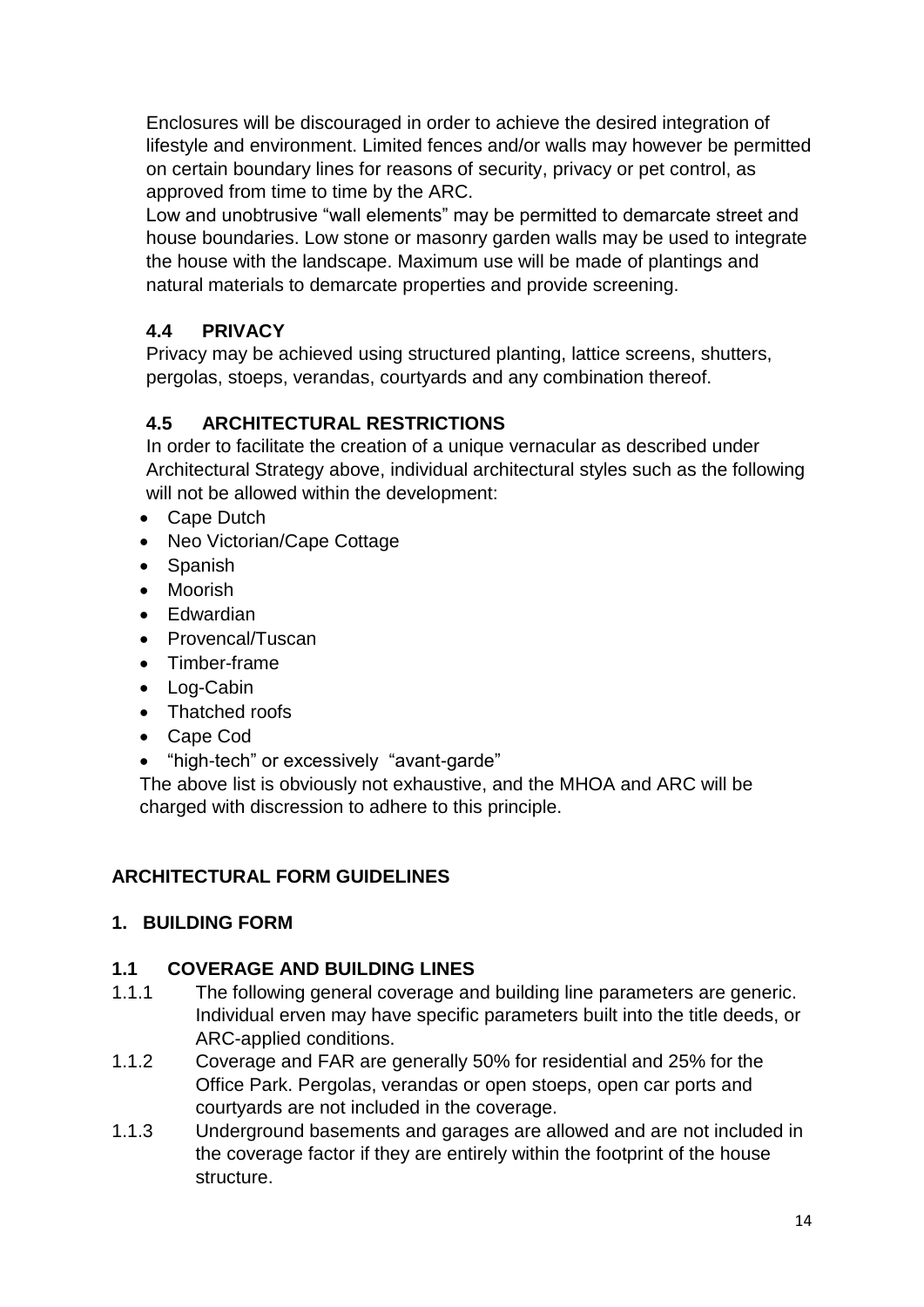- 1.1.4 The following building lines setback are generally applied:
- 1.1.4.1 Development street boundaries 3,5 meters
- 1.1.4.2 Lateral boundaries 1,5 meters
- 1.1.4.3 Rear boundaries 1,5 meters
- 1.1.4.4 Commercial boundaries 0 meters
- 1.1.4.5 Green corridor boundaries 1,5 meters

# **1.2 BUILDING FOOTPRINTS**

Within the coverage and FAR parameters of an individual erf, a building footprint limitation may be applied and defined by the MHOA/ARC. This will be necessary in cases where sensitive or valuable environment assets might be encroached upon either physically or visually by the proposed structure. They may intervene where individual natural assets need to be accommodated within the footprint or where neighbouring properties might be negatively impacted by the proposed structure. In all such cases, the decision of the MHOA will be final and binding on the property owner.

All erven will be sold with this condition in their title deeds, and all erven will be sold with an inventory of trees and environmental assets which are to be protected. Failure to observe these restrictions will be result in severe fines and remedial measures being imposed on the property owner by the MHOA.

#### **1.3 HEIGHT RESTRICTIONS**

- 1.3.1 In order to maximise the flexibility of design and integration of buildings with the form and shape of individual erven, the following ridge height restrictions will apply:
	- Single story erven 6.5 meters above average footprint NGL
	- Double story erven 9.5 meters above average footprint NGL
	- Three story erven 12.5 meters above average footprint NGL
- 1.3.2 In all cases the ARC will approve the calculation of the average NGL, the elevation of the building platform/s, and the amount of cut and fill required.
- 1.3.3 All retaining walls, structures and outbuildings must conform to the Overall design and form of the main building.

# **2. BUILDING ELEMENTS AND MATERIALS**

# **2.1 ROOFS**

# **ALLOWED**

- Pitched roofs must cover at least 70% of the house footprint
- Pitched roofs to be at an angle of 30-45 degrees
- Eaves must be a minimum width of 0.7m
- Variations in pitch will be allowed to maximum of 30% of the house footprint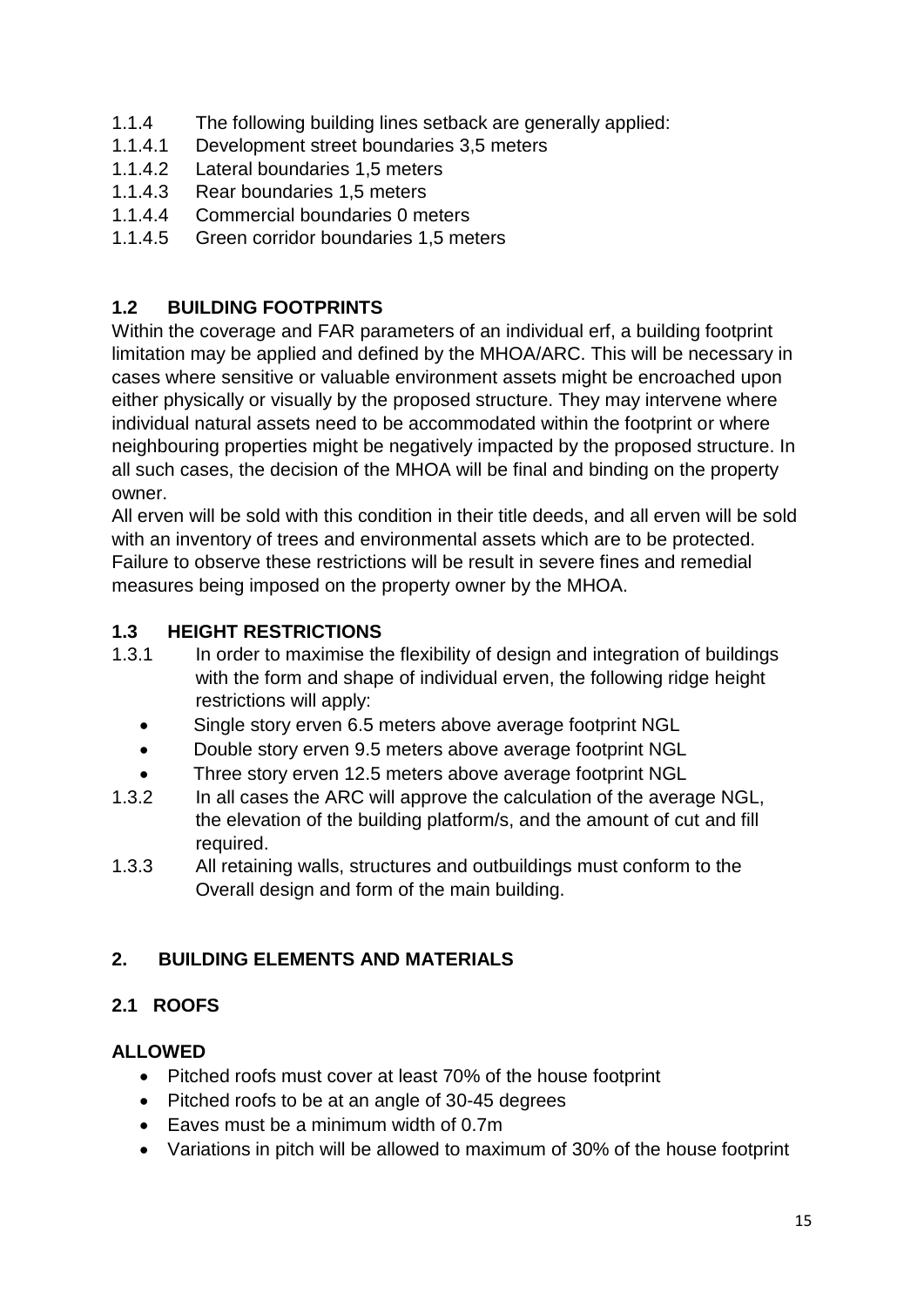- As stated before, articulated and linked roof sections are preferred to avoid the appearance on construction of monolithic structures
- Rural architecture elements such as traditional chimney designs and other roof elements, may be incorporated in roof structures per ARC approval

#### **PROHIBETED**

- "A-frame" roof structures
- "Ham" aerials
- Solar heating elements to be set flat on roofs, may not project above ridges or screened at ground floor level. These will be allowed at the discretion of the ARC
- Window air conditioners are prohibited. Split unit compressors to be screened.
- Pool filters and heat pumps to be positioned for minimal intrusion of neighbours' privacy.
- Protruding skylights. Panels integral with and at the same pitch as the roof will be allowed.
- Thatched roofs



#### **2.2 ROOF MATERIALS**

#### **ALLOWED**

#### **1. PITCHED ROOFS**

- Grey cement tiles (not painted)
- Profile metal sheet, coloured charcoal
- Nutec roofing slates charcoal or dark grey

#### **2. FLAT ROOF AREAS**

• Profile metal sheet, coloured charcoal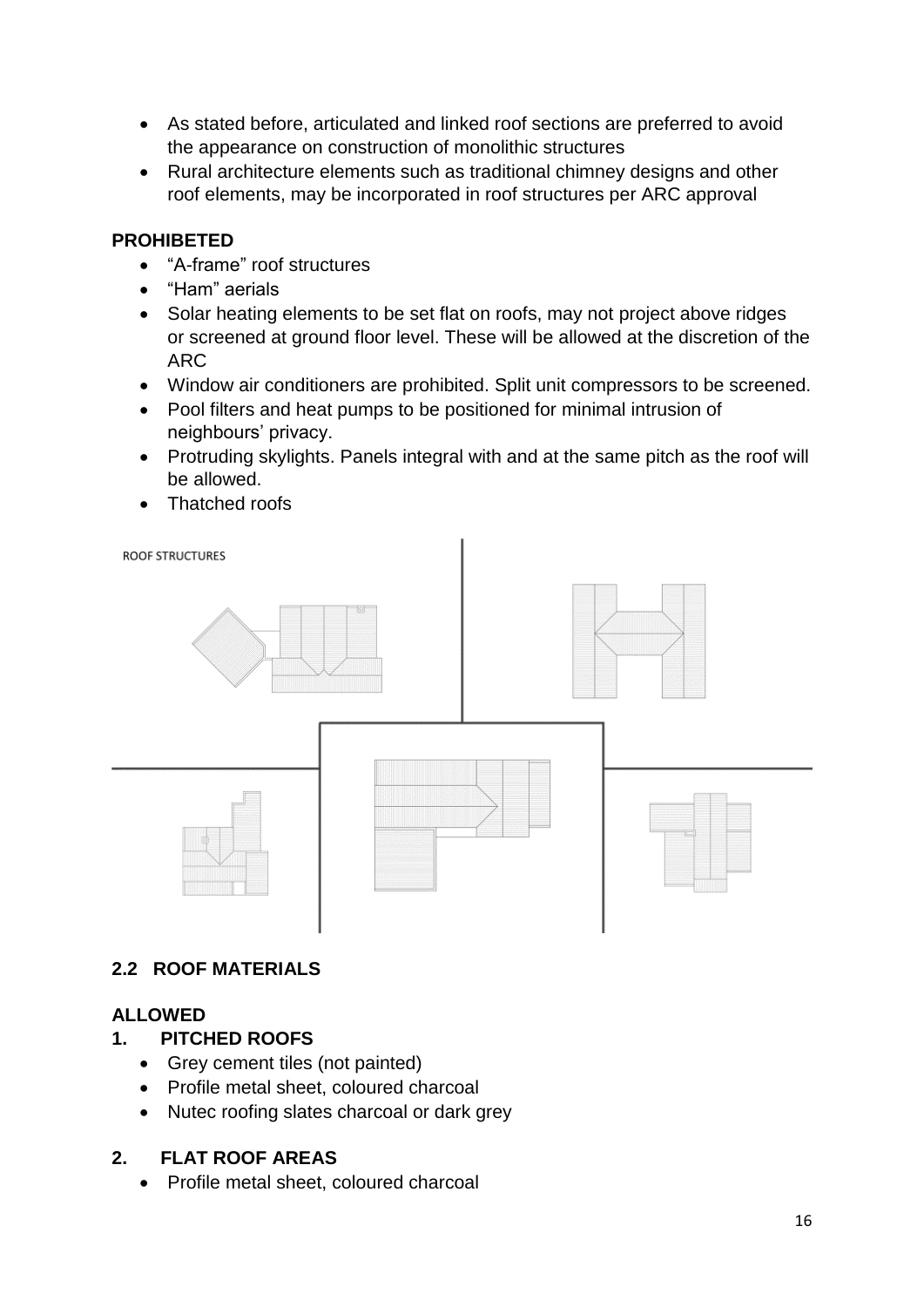• Reinforced concrete slab with torch on membrane laid to minimal falls covered in grey or brown pebble chips, surrounded and by a parapet wall to a maximum height of 500mm (covered with acrylic impregnated membrane flashing on inside)

#### **PROHIBITED**

- Fibre Cement Victorian Profile sheet, coloured charcoal
- Natural slate tile, coloured charcoal, grey or similar to locally occurring historic shale stone
- Green paint, or any colour other than that specified above
- Galvanised metal
- Bitumen-coated shingles
- Thatch
- Fibreglass

#### **2.3 WALLS**

#### **ALLOWED**

For all walls, including courtyards, yards walls, plinths, piers, etc:

- 2.3.1 Brick Walls
	- Internal walls 90mm or 115mm single skin or 230mm double skin
	- Unpainted stock bricks per ARC specification or approval
	- Bagged: standard bagged finished and painted
	- Plastered and painted: at least two coats
	- External walls 230mm double skin or 230mm cavity walls.
	- Tinted plaster: permissible up to 100% of overall non-window façade surface area: earth tones as per ARC specification
	- Face brick: permissible within a limit of 20% maximum of overall non-window façade
	- Red hard face brick, dark natural rockface or textured face bricks
	- Boundary walls may be built with cement blocks (plastered and painted)
	- All external visible plumbing, garden standpipes and two-way vents expected to be built into walls
	- Samples of approved face bricks to be used will be presented to choose from

#### 2.3.2 Stone Walling

- Permissible within the limit of 50% maximum of overall non-window facade surface area
- Permissible to plinth areas and low garden walls less than 1.6 meters I height Materials permissible:
- Natural sandstone or shale: either dry-packed or mortar jointed: per ARC specification
- Artificial stone: per ARC specification or approval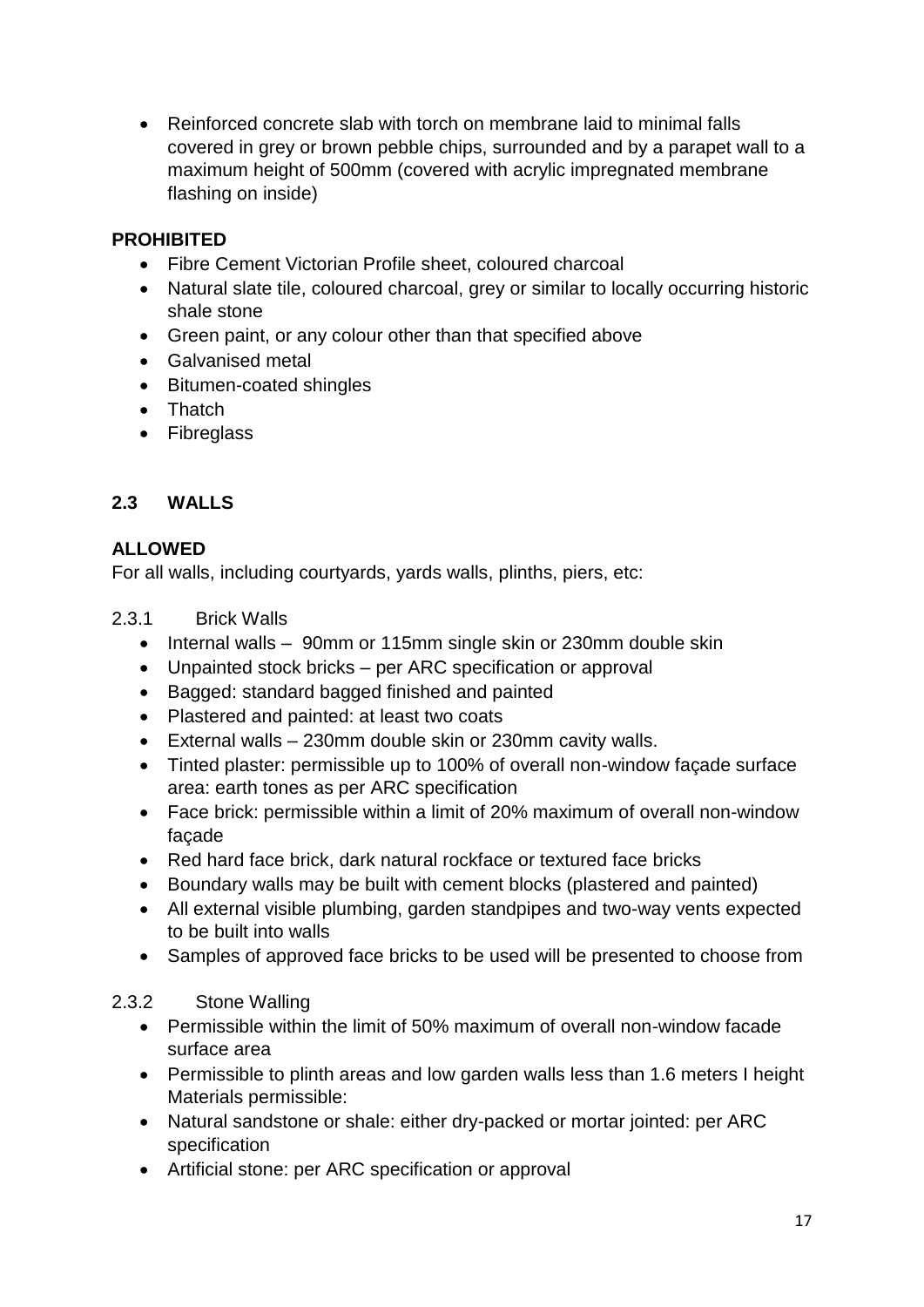- Selected smooth dressed stone cladding permitted, such as polished granite: per ARC specification or approval
- All drainage stacks to be concealed (such as two-way vent solution)

#### **PROHIBITED**

Exotic plaster effects such as Spanish plaster, raised pointing, white or coloured pointing, ornate mouldings, reflective finishes

#### **2.4 WINDOWS AND DOORS**

#### **ALLOWED**

- Substantial frame section dimensions, e.g. minimum 45mm x 45mm unless aluminium
- Timber frames to be painted or sealed/stained per ARC specification
- Anodized or powder-coated aluminium per ARC specification
- Glass to be clear or plain translucent glass with no patterns, and no reflective materials
- Double glazing permitted. UV glass permitted. Safety/Security glass permitted as SABS.
- Sandblasting or similar 3M film permitted
- Sliding doors are to be shielded where possible by pergolas or covered balconies
- Internal burglar bars subject to ARC approval

#### **PROHIBITED**

- Steel frames
- UPVC windows
- Glass flush with external walls
- Reflective, mirror or coloured glass
- External burglar bars
- Arches greater than a 1:10 height/width ratio

# **2.5 SHUTTERS AND SCREENS**

#### **ALLOWED**

- Perforated, louvred or slatted
- Side hung, top hung or sliding
- Timber: clear finish or painted per ARC specification
- Aluminium: powder coated or anodized per ARC specification

#### **PROHIBITED**

- False or fake shutters
- Roller or concertina type security shutters externally.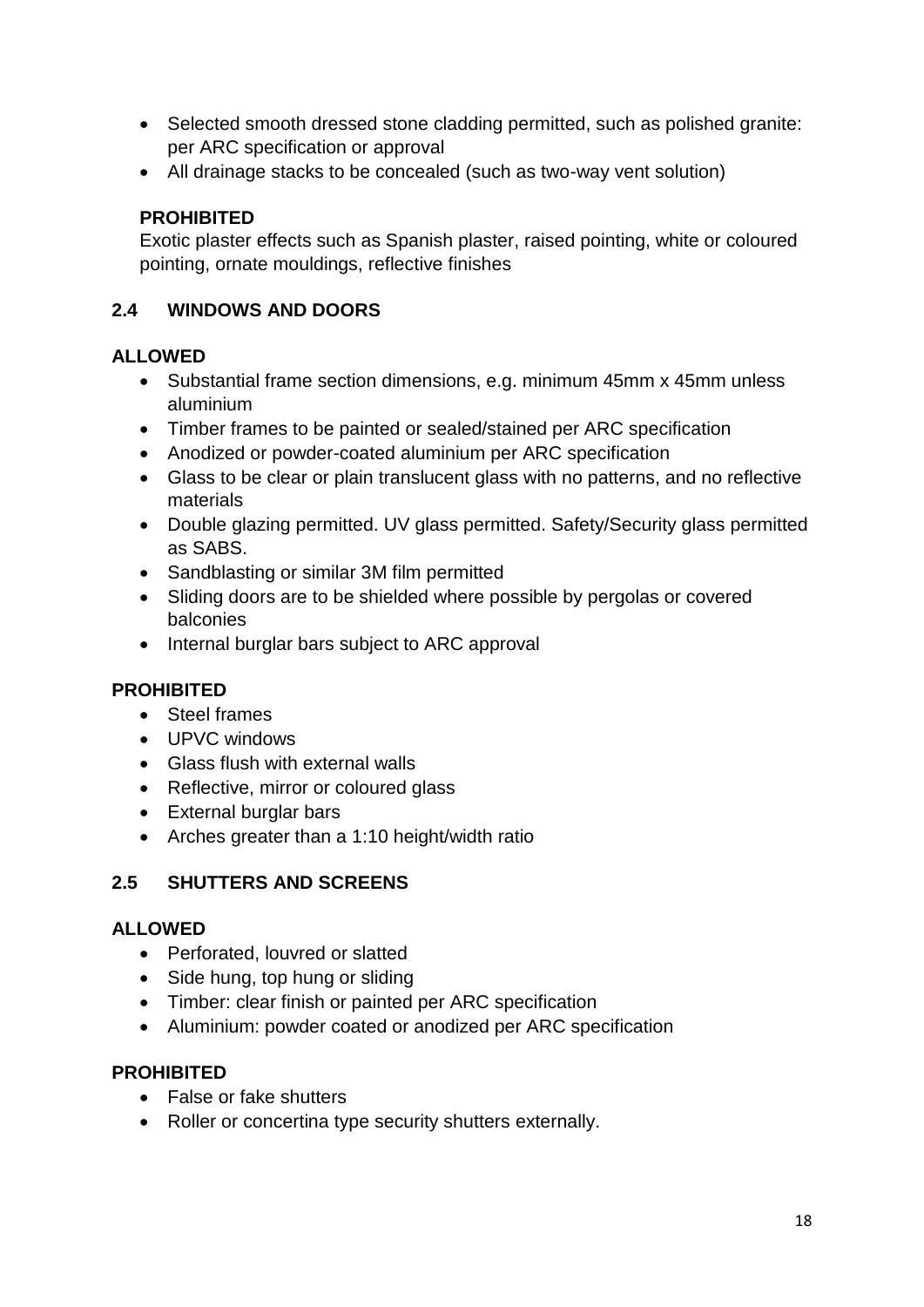# **2.6 PATIOS, PERGOLAS, VERANDAS AND BALLUSTRADES**

#### **ALLOWED**

- Open: i.e. patio as a plinth only
- Post &Lintel: with or without planting
- Canvas awnings all greys, beiges, off-whites and natural colours permissible, but no stripes or patterns allowed. Colours per ARC approval
- Post, lintel & roof: roof as per item ROOFS above
- Post, lintel, roof and enclosure: as per items ROOFS, WALLS, WINDOWS & DOORS, SHUTTERS & SCREENS above
- Balustrades: to be simple brickwork, timber, steel or aluminium to match other elements prevalent in-house design, subject to ARC approval
- All materials as per ROOFS, WALLS, WINDOWS & DOORS, SHUTTERS & SCREENS above

#### **PROHIBITED**

- Waved or bi-curved lines
- "Broekie-lace" or filigree fascia's or balustrades
- Victorian Union Jode type
- Glass-enclosed solariums
- Exotic styles as under Prohibited Architectural styles above

# **GARAGES, CARPORTS AND OUTBUILDINGS**

#### **ALLOWED**

- As per ROOFS, WALLS, WINDOWS & DOORS above
- Doors: horizontal slatted timber, steel, aluminium finished as per DOORS & WINDOWS

# **PROHIBITED**

- Precast garaging systems
- Tubular metal or shade-net carports

# **2.7 SWIMMING POOLS**

#### **ALLOWED**

- Below ground only. Gunnite, steel-reinforced concrete, fibreglass or marbelite finish
- Where ground slopes away below pool level, exposed structure to be maximum height of 1.5m and to be finished per WALLS above, preferable natural or acceptable artificial stone cladding
- Rim-flow pools are permitted, but with maximum exposed height of 1.5m per above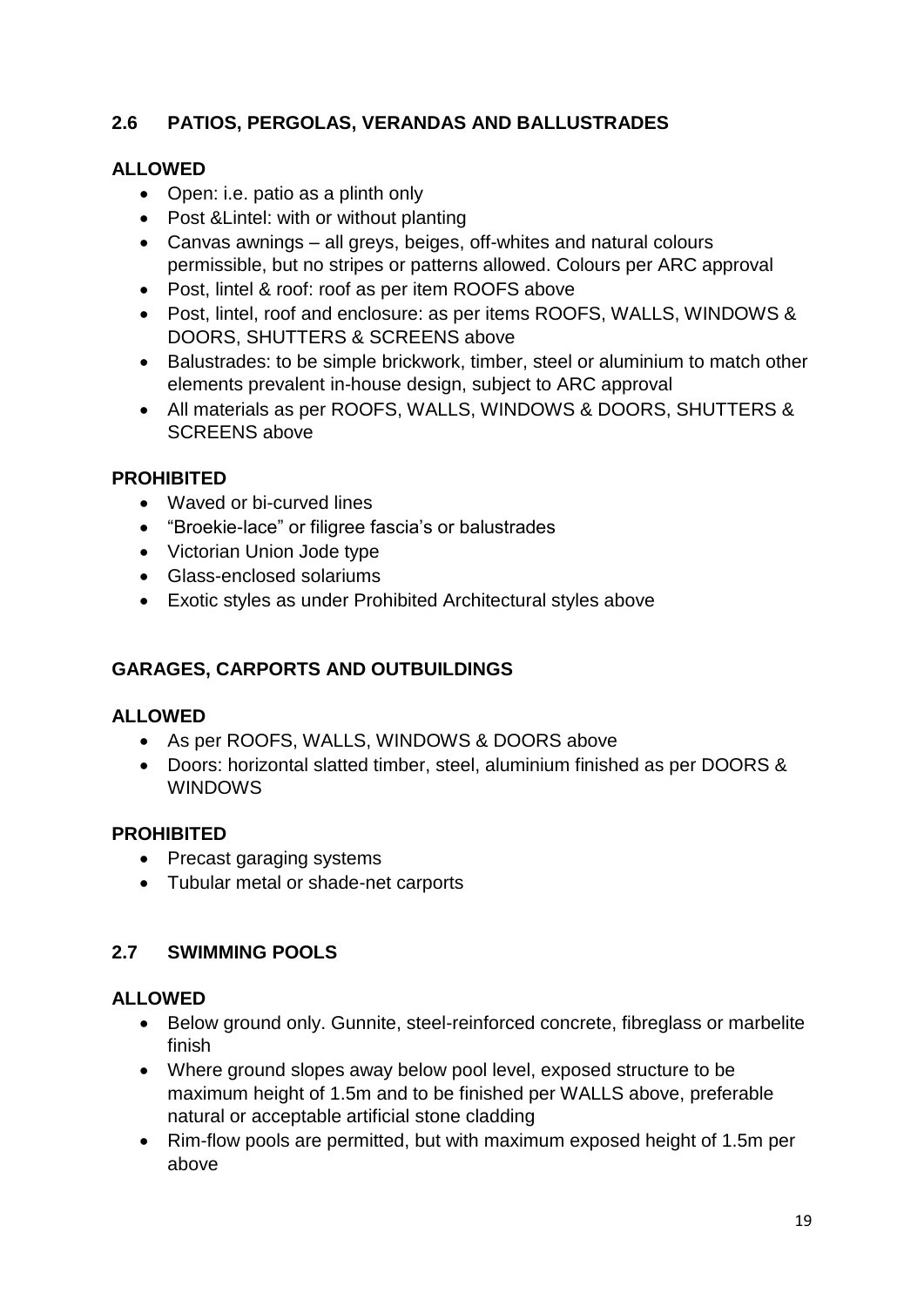- Safety fencing to conform to SABS regulations
- Safety nets/covers required on all unfenced pools and jacuzzi's
- Walling of pool areas permitted, and preferred to steel/timber fencing
- Paving to match general paving
- Timber decking
- Tiling per ARC specification
- Construction permitted only by contractors approved and currently accredited by MHOA/ARC
- Poolside structures to comply with all architectural guidelines

#### **PROHIBITED**

- Above-ground portable pool
- Below- ground portable pool
- Plastic, brick, block or any non-commercial construction technique
- Visible pumps, motors, pool equipment or slides
- Thatched "bomas"

#### **2.8 COURTYARD ENCLOSURES (including yards and pet enclosures)**

#### **ALLOWED**

- Wall and fencing to maximum height of 1.8m for courtyards
- Low walls to verge and gardens, approximately 800mm -1200mm height
- Materials per WALLS, SHUTTERS AND SCREENS above, colour to match house, per specific ARC approval only
- Timber picket fences without pointed tops
- Clearview type fence
- Face brick with plain weathered caps and simple detail

#### **PROHIBITED**

- Wire fencing including diamond mesh (coated or uncoated), bonnox, "Beakart", etc.
- Steel and wrought iron palisade type fencing
- Concrete panels, precast or cast in situ, whether plain, patterned or exposed aggregate
- Creosote or chemically treated poles or timber
- Barbed or razor-wire fencing anywhere on the individual residential property

# **2.9 HARDSCAPING**

#### **ALLOWED**

- To be integrated with the approved LANDSCAPE GUIDELINES which will be promulgated by the MHOA/ARC from time to time
- All materials to be within the natural brown, grey, beige palette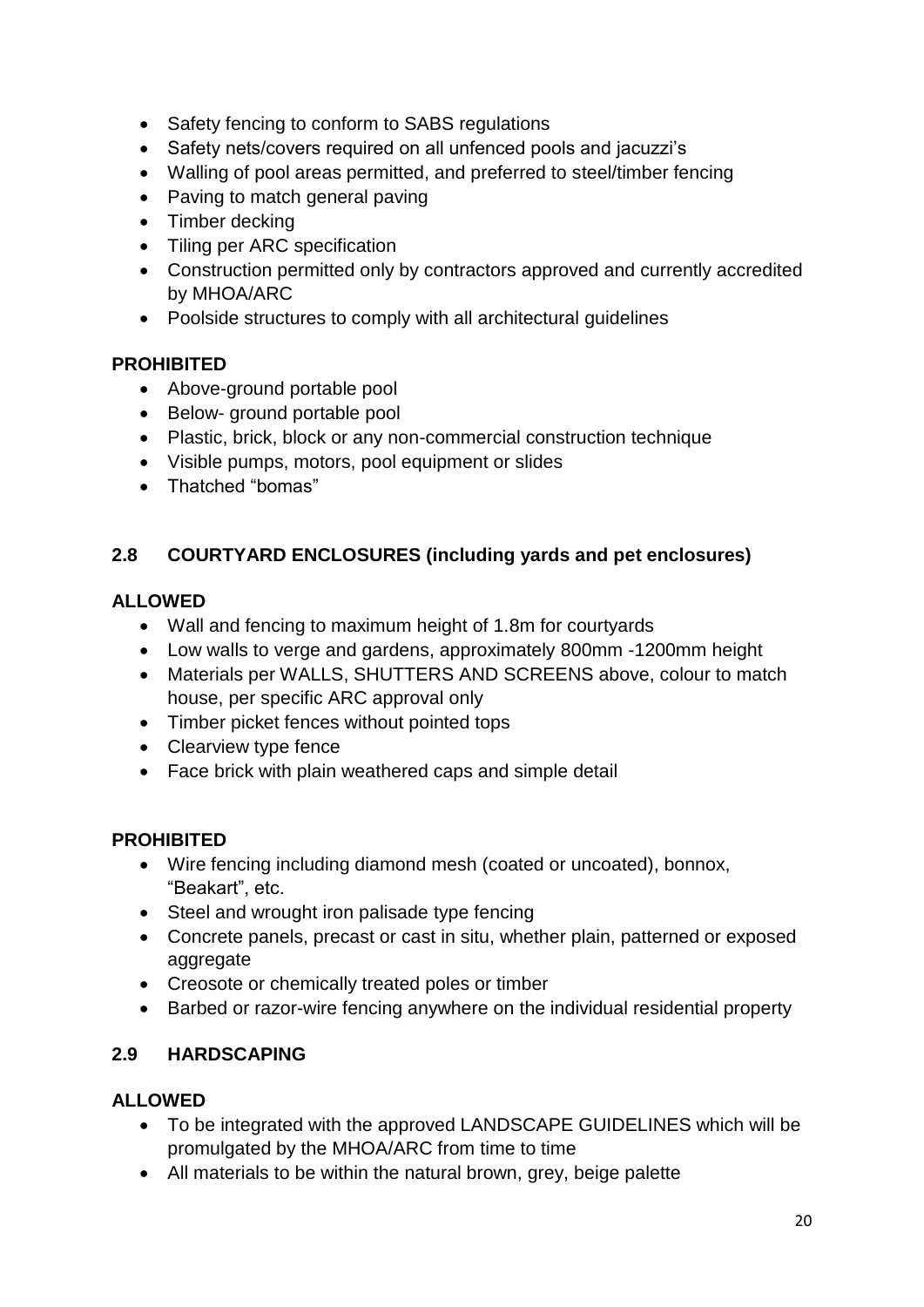- All new and additional construction to be submitted to the ARC for approval
- Stone chips, grey, brown in general landscape
- Bark mulch
- Exposed stone chip aggregate pavers
- Natural or simulated stone pavers
- Slate, from black to multi-coloured
- Granite or artificial cobbles
- Quarry tiles
- Natural coloured tiling or terrazzo's
- Railway sleepers
- Brick pavers
- Raised formal planters or plinths
- Water features, koi or fishponds with approved filtration systems and mosquito control
- Free-standing pergolas of ARC approved materials and form
- Rockeries of ARC approved design and construction
- Exposed brown aggregate raw concrete

# **PROHIBITED**

- Raw concrete, either in situ or precast
- Excessive hardscaping: not more than 30% of unbuilt portion of erf. All hardscaping plans to be submitted to ARC for approval
- Any off-shutter concrete finishes

# **2.10 SOFTSCAPING, ROAD VERGE PLANTING, ETC**

As per approved LANDSCAPE GUIDELINES which will be promulgated by the MHOA/ARC from time to time

#### **2.11 DAMAGES TO ROADS/PAVEMENTS/LIGHTS, ETC.- INFRASTRUCTURE**

The damage caused by bulk delivery lorries/trucks/trailers will be the responsibility of the plot owners and must be paid for and by the ARC before first handover of site. Alternatively, additional designated offloading areas will be demarcated under the control of the ARC

# **2.12 SIGNAGE, STREET FURNITURE & EXTERNAL LIGHTING**

As per approved LANDSCAPE GUIDELINES which will be promulgated by the MHOA/ARC from time to time

Signed this …………………….day of